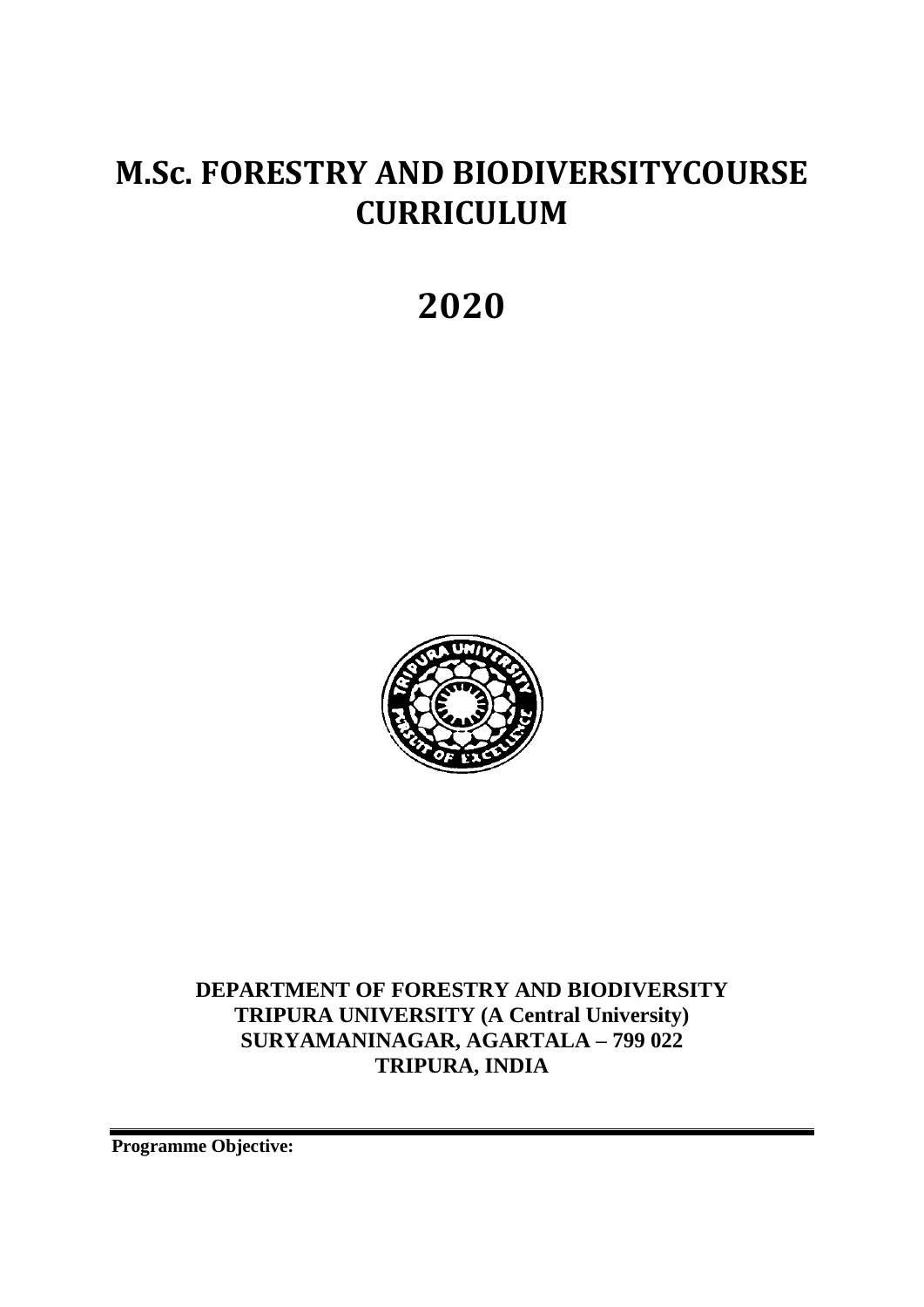Post Graduate programme in Forestry and Biodiversity have been developed after identifying the needs of present Forestry and Biodiversity scenario and demand of professionals, having the understanding of special fields and subjects in forestry and biodiversity sector, including govt., corporate and private sectors. The package under core courses has been prepared keeping in view the production, management, conservation of forests, its rich biodiversity and plantations.The present syllabus is prepared to make it a professional programme with ample scope for specialization in the upcoming subject areas relevant for the sector, industries and other stake holders, thus broadening the scope and potential for employment for the Post Graduate students of Forestry and Biodiversity. The students will be given a set of twenty (20) courses (including practical Courses) which will be compulsory for undertaking the PG programme at Master level. The courses are called Core courses of Forestry and Biodiversity with specialized course called as elective course. These courses have been developed after identifying the needs of present Forestry and Biodiversity scenario and demand of professionals, having the understanding of special fields and subjects in forestry and biodiversity sector, including govt., corporate and private sectors. The package under core courses has been prepared keeping in view the production, management, conservation of forests, its rich biodiversity and plantations

#### **Duration of Course and System of Education**

The total duration of this programme shall be two years which will be covered in four semesters. The core courses and the foundation courses will be common for all students and the elective course (one in semester III) will have to selected amongst the set of 4 courses by each student. The students will have to propose a research problem before the fourth semester in the form of synopsis which has to be approved by the students advisory committee. During the fourth semester the student has to complete the research work and by the end of the fourth Semester they have to prepare a Master's Thesis which will be mandatory for the partial fulfillment of the degree programme. The Master's thesis has to be prepared in consultation with the Major Advisor (mentor) and the students AdvisoryCommittee and finally approved in the colloquium seminar which will be delivered by the student before the Advisory Committee in the presence of faculty members and students of the Department.

A mentor shall be allotted at the start of the 1<sup>st</sup> Semester to each M Sc Student by the DRC.

#### **Examination and Evaluation System**

It is proposed that this degree Programme will adopt the CBCS (semester) pattern as followed for other degree programmes in Tripura University.

There shall be minimum two internal evaluation of 30% marks (Internal) in the form of presentation, Viva Voce, Assignment or examination and final External theory examination of 70% marks (External). The syllabus of the concerned course shall be sent to the external examiners who shall set the question papers and also evaluate the answer books. The practical examination will be conducted internally by the course instructors and one external examiner nominated by the HOD or as desired by the COE/Hon'ble VC from time to time.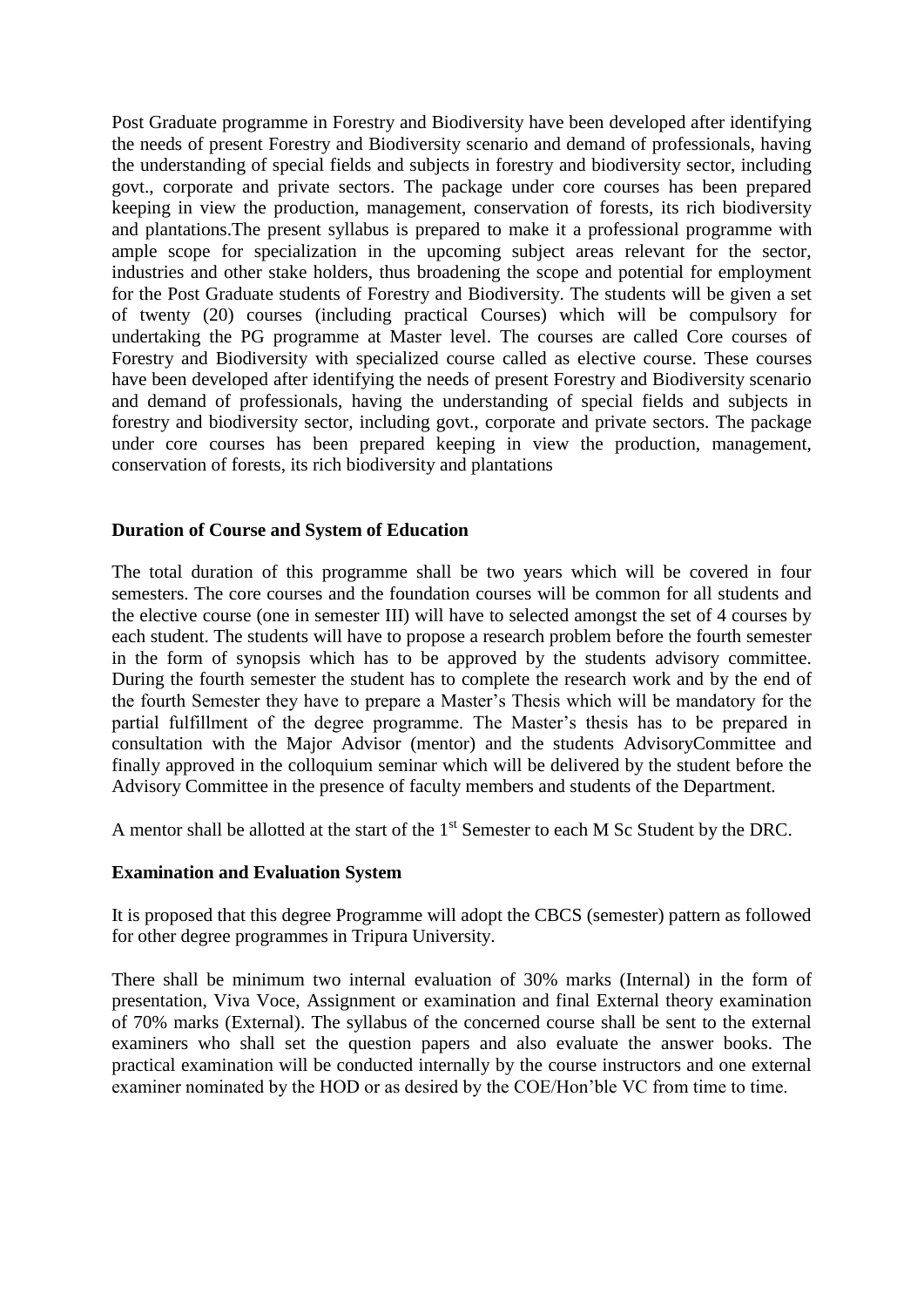#### **Programme structure:**

The Programme consists of Core Courses, Foundation Courses, and other specialized requirements totaling to 96 credits. One credit is equivalent to one hour of teaching (lecture or term paper) or two hours of practical work/field work per week. Each semester consists of 18 weeks (approx.) of academic work equivalent to 90 actual teaching days. 3 credit hours of term Paper is allotted in 3 courses with the objective to develop the skill of research writing. In this course students have to review literature in their field of interest related to the topics of this course. They have to prepare a project report on a particular topic under the supervision of faculty and submit it.

| <b>Course Structure</b>      | <b>Credit</b> |
|------------------------------|---------------|
| Core courses                 | 55            |
| Elective (other Departments) | 08            |
| Elective (from Department)   | 04            |
| <b>Skill Course</b>          | 03            |
| <b>Industrial Exposure</b>   | 02            |
| Master's thesis              | 16            |
| Master thesis seminar        | 02            |
| <b>Total</b>                 | 90            |

The programme structure and respective credits are given below as: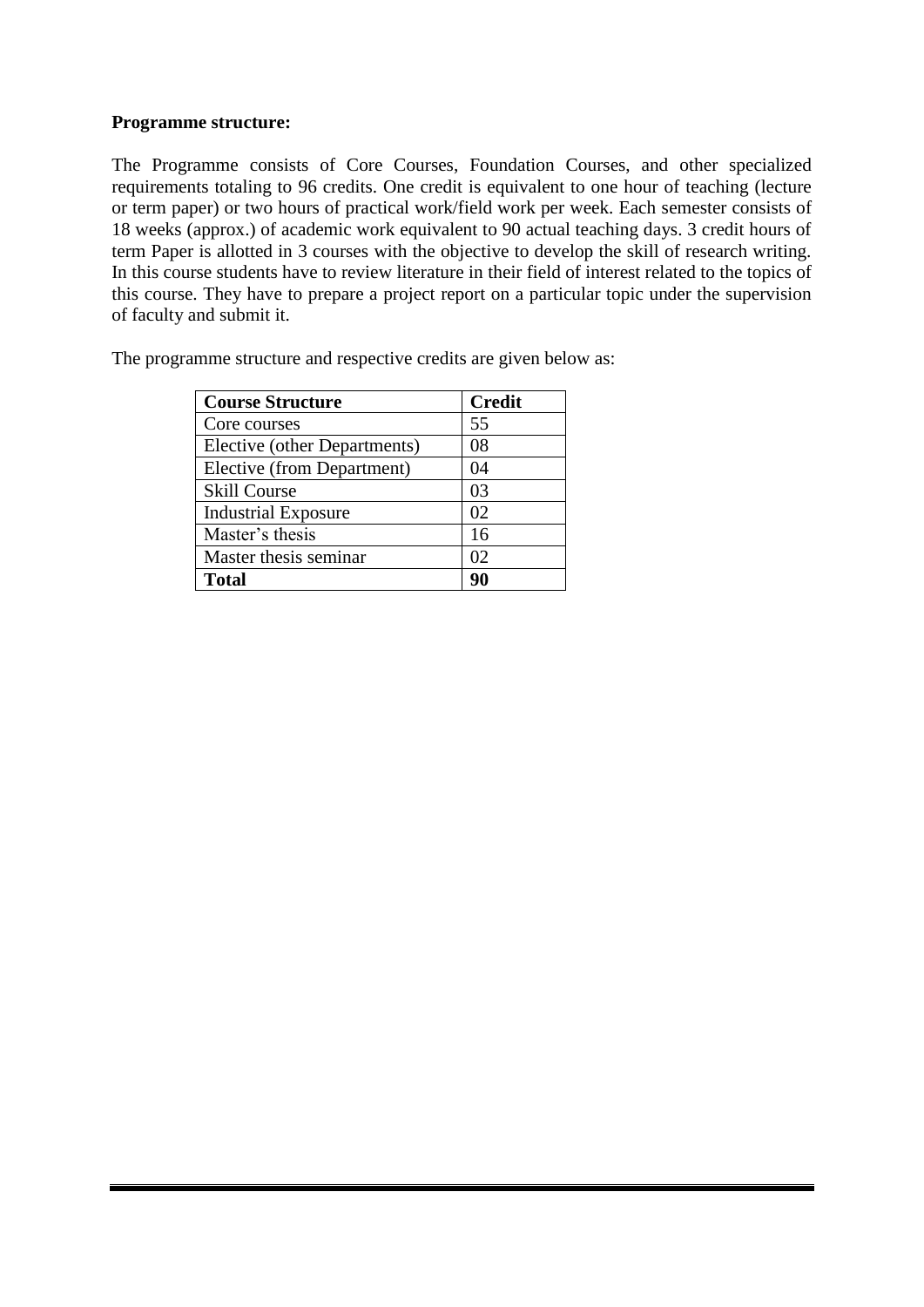| <b>Course</b>  | <b>Name of the Course</b>            | <b>Credit Distribution</b> |          |                          | <b>Total</b>  | <b>Marks</b> |
|----------------|--------------------------------------|----------------------------|----------|--------------------------|---------------|--------------|
| Code           |                                      | L                          | T        | $\mathbf{P}$             | <b>Credit</b> | (Scaled)     |
| <b>FB 701C</b> | Principles of Silviculture           | 3                          | $\Omega$ | 1                        | 04            | 100          |
| FB 702C        | <b>Forest Biometry</b>               | $\overline{2}$             | $\Omega$ | 1                        | 03            | 100          |
| <b>FB 703C</b> | <b>Biodiversity and Conservation</b> | 3                          | $\Omega$ | 1                        | 04            | 100          |
| <b>FB 704C</b> | <b>Forest Ecology</b>                | 2                          | $\Omega$ | $\mathbf{1}$             | 03            | 100          |
| <b>FB 705C</b> | <b>Forest Protection</b>             | $\overline{2}$             | $\Omega$ | $\mathbf{1}$             | 03            | 100          |
| $CSK-II-E$     | Computer Skills                      | $\overline{A}$             | $\Omega$ | $\overline{\phantom{a}}$ | 04            | 100          |
|                | <b>Sub-Total</b>                     | 16                         | $\Omega$ | 5                        | 21            | 600          |

# **SEMESTER I- 21Credits (Core Course (C): 17 Credits; Elective Course (F): 4 Credits)**

# **SEMESTER II- 26 Credits (Core Course (C): 22 Credits; Elective Course (F): 4 Credits)**

| Course         | <b>Name of the Course</b>              | <b>Credit Distribution</b> |                          |                          | <b>Total</b>  | <b>Marks</b> |
|----------------|----------------------------------------|----------------------------|--------------------------|--------------------------|---------------|--------------|
| Code           |                                        | L                          | T                        | $\mathbf{P}$             | <b>Credit</b> |              |
| <b>FB 801C</b> | Forest Policy, Laws and                | $\overline{2}$             | 1                        | $\overline{\phantom{0}}$ | 03            | 100          |
|                | International Conventions in           |                            |                          |                          |               |              |
|                | <b>Biodiversity Management</b>         |                            |                          |                          |               |              |
| FB 802C        | <b>Forest Utilization &amp; Forest</b> | $\overline{2}$             |                          | $\mathbf{1}$             | 03            | 100          |
|                | based Industries                       |                            |                          |                          |               |              |
| FB 803C        | <b>Biosystematics</b>                  | 3                          |                          | $\mathbf{1}$             | 04            | 100          |
| FB 804C        | <b>Forest Genetics and Tree</b>        | $\overline{2}$             |                          | 1                        | 03            | 100          |
|                | Improvement                            |                            |                          |                          |               |              |
| <b>FB 805C</b> | Climate change and Forestry            | $\overline{2}$             |                          |                          | 03            | 100          |
| <b>FB 806C</b> | <b>Forest Biotechnology</b>            | $\overline{2}$             |                          | 1                        | 03            | 100          |
| <b>FB 807C</b> | Nursery Technology and                 | 1                          |                          | $\overline{2}$           | 03            | 100          |
|                | <b>Plantation Techniques (Skill</b>    |                            |                          |                          |               |              |
|                | Course)                                |                            |                          |                          |               |              |
| STAT-E         | <b>Bio Statistics</b>                  | 4                          | $\overline{\phantom{0}}$ | $\overline{a}$           | 04            | 100          |
|                | <b>Sub-Total</b>                       | 18                         | $\overline{2}$           | 6                        | 26            | 800          |

#### **SEMESTER III- 25 Credits (Core Course (C): 21 Credits; Elective Course (E): 4 Credits)**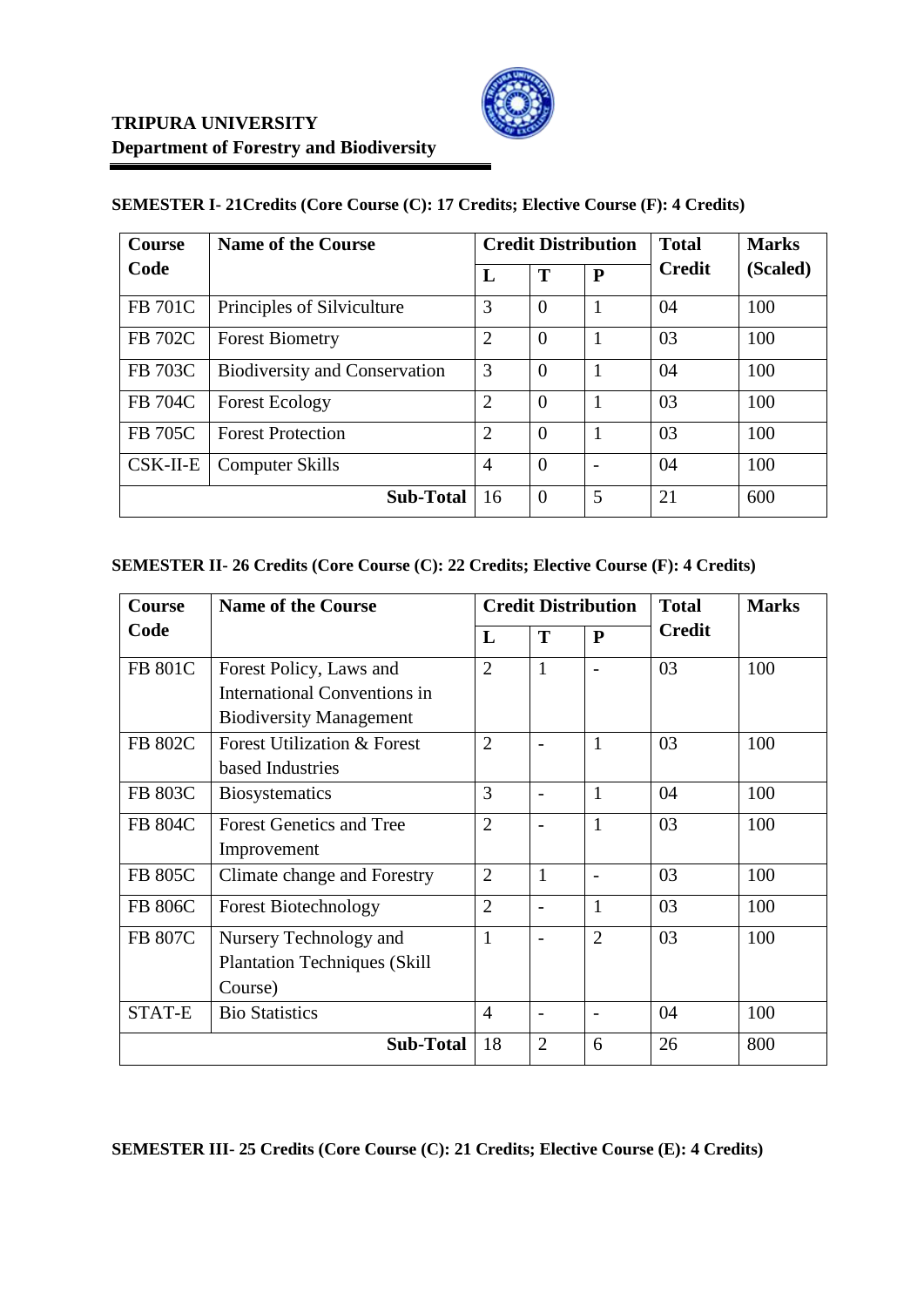| <b>Course</b>   | <b>Name of the Course</b>                                                                | <b>Credit Distribution</b> |              |                | <b>Total</b>  | <b>Marks</b> |
|-----------------|------------------------------------------------------------------------------------------|----------------------------|--------------|----------------|---------------|--------------|
| Code            |                                                                                          | L                          | T            | $\mathbf{P}$   | <b>Credit</b> |              |
| FB 901C         | <b>Forest Resource Management</b><br>and Valuation                                       | $\overline{2}$             | $\mathbf{1}$ |                | 03            | 100          |
| FB 902C         | Medicinal and Aromatic plants                                                            | $\overline{2}$             |              |                | 02            | 100          |
| FB 903C         | Wildlife Management and Eco-<br>development                                              | 3                          |              | $\mathbf{1}$   | 04            | 100          |
| FB 904C         | Forest Soil & Watershed<br>Management                                                    | $\overline{2}$             |              | $\mathbf{1}$   | 03            | 100          |
| FB 905C         | Wood Science and Technology                                                              | $\overline{2}$             |              | $\mathbf{1}$   | 03            | 100          |
| FB<br>906C/906E | <b>Application of Remote Sensing</b><br>and Geographic Information<br>System in Forestry | $\overline{2}$             |              | $\overline{2}$ | 04            | 100          |
| FB 907C         | Industrial Attachment (In<br>between $2^{nd}$ Sem- $3^{rd}$ Sem)                         |                            |              | $\overline{2}$ | 02            | 100          |
|                 | <b>One Elective Course</b>                                                               | 3                          |              | 1              | 04            | 100          |
|                 | <b>Sub-Total</b>                                                                         | 16                         |              | 8              | 25            | 800          |

# **SEMESTER IV- 18 Credits (Core Course (C): 18Credits)**

| Course   | <b>Name of the Course</b>    | <b>Credit Distribution</b> |   |    | <b>Total</b>  | <b>Marks</b> |
|----------|------------------------------|----------------------------|---|----|---------------|--------------|
| Code     |                              |                            | т | P  | <b>Credit</b> |              |
| FB 1001C | Master's Thesis              |                            |   | 16 | 16            | 100          |
| FB 1002C | <b>Master Thesis Seminar</b> |                            |   |    |               | 100          |
|          | Sub-Total                    |                            |   | 18 | 18            | 200          |

# **LIST OF ELECTIVE COURSE**

| <b>Course</b>  | <b>Elective Course</b>                                       | <b>Credit</b>              |    |  |
|----------------|--------------------------------------------------------------|----------------------------|----|--|
| Code           |                                                              | <b>Practical</b><br>Theory |    |  |
| <b>FB 901E</b> | Agroforestry                                                 | 03                         | 01 |  |
| <b>FB 902E</b> | Reproductive Biology and Breeding Methods<br>in Forest Trees | -03                        | 01 |  |
| <b>FB 903E</b> | <b>Environmental Impact Assessment</b>                       | 03                         | 01 |  |
| <b>FB 904E</b> | Forest Biology & Tree Physiology                             | 03                         | 01 |  |

# **FB 701C: PRINCIPLES OF SILVICULTURE**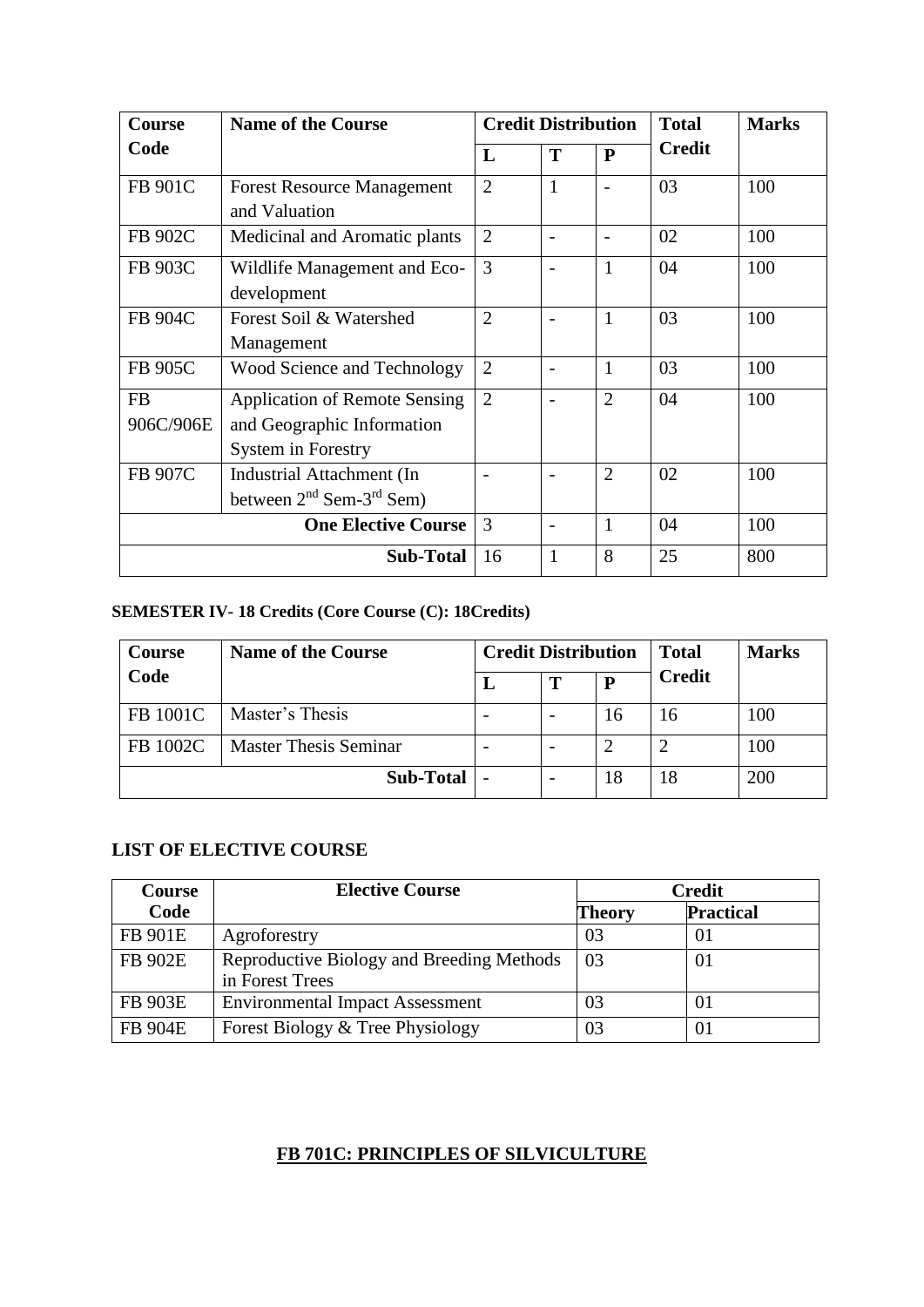## **UNIT: I**

Silviculture: Definition, history, objectives and scope, status of forest cover in India. Major forest types of India –forest composition and structure. Locality factors influencing forest growth and distribution in India. Seed production, seed periodicity, seed dispersal, seed collection and processing, seed dormancy, seed germination, methods of seed viability estimation and measurement of seed vigour; Regeneration: Natural and Artificial regeneration. General nursery techniques. Tending and cultural operations in forestry.

# **UNIT**: **II**

Silvicultural system of management; Silvics of important tree species-Distribution, morphology, phenology, growth behaviour, silviculture characters, nursery techniques, , protection and utilization of the following tree species:*Cedrusdeodara, Pinus kesiya, Gmelina arborea, Shorearobusta, Tectonagrandis, Dalbergia sissoo, Acacia* spp*., Albizzia* spp*., Terminalia*spp*., Dipterocarpus spp.,* Bamboospecies*.*

#### **Practical:**

- 1. Study of Composition of nearby forest areas and to know the different species.
- 2. Phenological study of some important tree species.
- 3. Regeneration survey of mixed and pure forests
- 4. Identification on different types of coppices in the forest.
- 5. Visit to different sites to study silvicultural operations undertaken as part of forest management.
- 6. Identification of tree seeds and study of their physical characteristics such as seed moisture, weight, and purity analysis.
- 7. Study on germination behavior of tree seeds in seed body and controlled conditions.
- 8. Determination of seed viability and vigour tests.

#### **Suggested Readings**:

- 1. Baldwin, H. I. 1942. *Forest Tree Seeds of the North Temperate Region*. Periodical Experts Book Agency, New Delhi.
- 2. Champion, H.G. and Seth, S.K. 1968. *The revised survey of the forest types of India*. Manager of Publication, Govt. of India, Delhi.
- 3. Dwivedi, A.P. *A text book of Silviculture*. International Book Distributor, Dehra Dun.
- 4. Khanna, L. S. 1985. *Principal and practice of Silviculture.* International Book Distributor, Dehra Dun.
- 5. Negi, S.S. 1985. *General Silviculture*, Natraj Publication, Dehra Dun
- 6. Prakash, R. and Khanna, L. S. 1979. *Theory and Practice of Silvicultural Systems.* International Book Distributor, Dehra Dun.
- 7. Negi, S. S. 1998. *Forest Tree Seeds*. International Book Distributors, DehraDun.
- 8. Prasad, R. and Kandya, A. K. 1992. *Handling of Forestry Seeds in India*. Association Publishing Company, New Delhi.
- 9. Verma, M. M.; Arora, N. and Mirakhur, R. K. 1990. *Seed Analyst Manual*. Lad Computer Services Pvt. Ltd, New Delhi.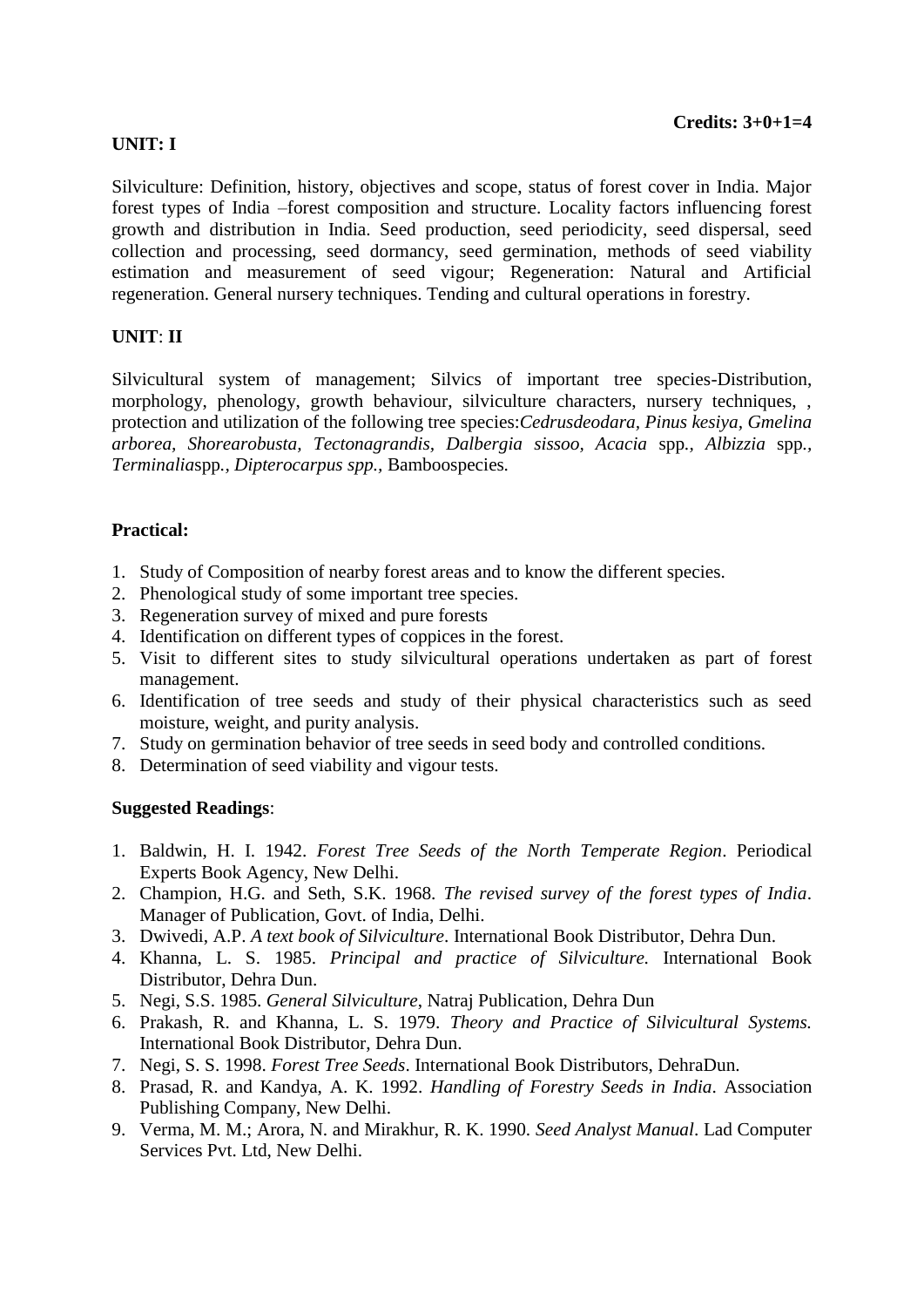# **FB 702C: FOREST BIOMETRY**

## **UNIT I**

Measurement of tree parameters. Determination of tree age and dendrochronology for growth history and climate change studies.

Estimation of volume, growth and yield of individual tree and forest stands. Volume tables, yield and stand tables.

## **UNIT II**

Forest inventory, sampling methods adopted in forestry, Use of GIS in forest inventory. Quantification of regeneration and stand establishment. Measurement of crown density and crown ratios. Simulation techniques. Growth and yield prediction models – their preparation and applications.

#### **Practical:**

- 1. Application of different sampling methods.
- 2. Calculations of volume of felled as well as standing trees.
- 3. Volume table preparation.
- 4. Preparation of yield and stand table.
- 5. Quantification of regeneration and stand establishment.
- 6. Measurement of crown density and crown ratios.
- 7. Crown profiling of trees and stand.
- 8. Dendrochronological studies.

#### **Suggested Readings**

- 1. Avery, T. E. and Burkhart, H. E. 2002. Forest Measurements. 5th Edition. McGraw Hill, New York.
- 2. Beers, T. W. and Miller, C. I. 1973. Manual of Forest Mensuration. T & C Enterprises, West Lafayette, IN
- 3. Chapman, H. H. and Meyer, W. H. 1949. Forest Mensuration. McGraw-Hill, New York.
- 4. Chaturvedi ANand Khanna LS. 1994. *Forest Mensuratio*n. International Book Distributor.
- 5. Hamilton, G. D. 1975. Forest Mensuration Hand Book. Her Majestry's Stationary office, London.
- 6. Husch, B.; Beers, T. W. and Kershaw, J. A. 2003. Forest Mensuration. 4th edition. John Wiley and Sons, INC, Hobokon, New Jersey.
- 7. Simmons CE. 1980. *A Manual of Forest Mensuratio*n. Bishen Singh Mahender Pal Singh, Dehradun.

#### **FB 703C: BIODIVERSITY AND CONSERVATION**

**Credit: 3+0+1=4**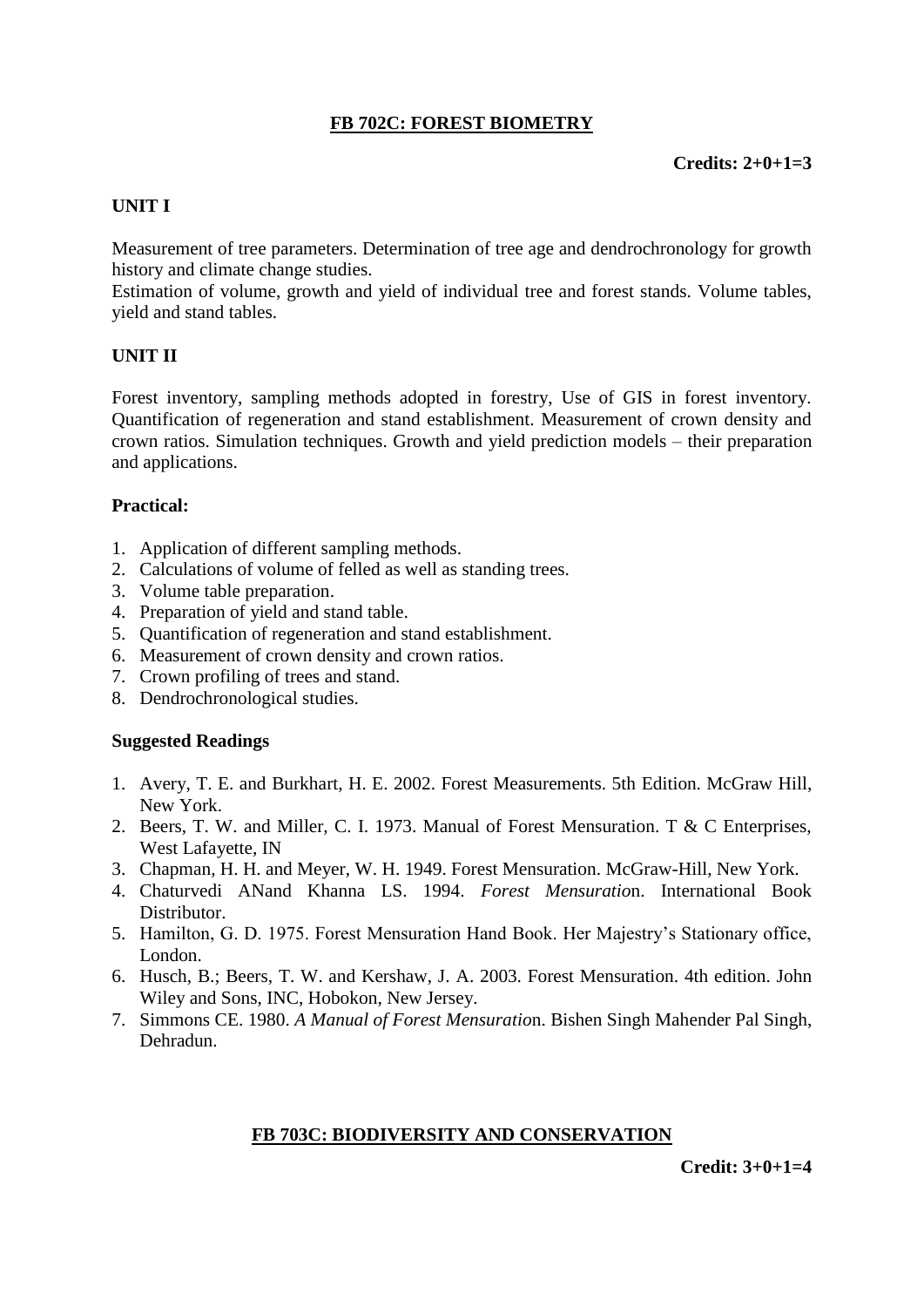#### **Unit I**

Basic concepts of biodiversity, Biodiversity- definition, levels and types; Factors promote high diversity, latitudinal and altitudinal gradients of biodiversity; biodiversity extinctions; biodiversity values-evolutionary, economic, social, cultural and intrinsic values, threats to biodiversity-Indian context, important threatened/endemic plant and animal taxa of India, biodiversity and ecosystem services; Climate change and biodiversity; Biodiversity of Indian subcontinent: biodiversity hotspots, their characteristic flora and fauna, Biodiversity resources of north-east India, threatened vascular plant species in India, specially emphasize on North east India; Threatened categories, biological invasions and Biodiversity, Biodiversity and Biotechnology, Biopiracy.

History of biodiversity conservation; Biodiversity conservation strategies: *in situ*  conservation: Biosphere reserve, sanctuaries, national parks, *ex situ* conservation: botanical garden, zoological garden, *in vitro* conservation: germplasm or gene bank, tissue culture; Global approaches to biodiversity conservation, Indigenous approaches to biodiversity conservation, biodiversity & ethnomedicinal resources, Indian initiatives in biodiversity conservation-biodiversity act 2002, Biodiversity Rules 2004, national biodiversity strategy and action plan (NBSAP), Plant Varieties Protection and Farmer's Rights Act, 2001, National biodiversity authority (NBA) etc; protected area network (PAN)-biosphere reserves, national park, sanctuary, community conservation area, important bird areas in India, ecological sensitive zone; important protected areas of North East India; biodiversity conservation in North East India/Tripura- problems and prospects ethnobotany in the conservation of plant genetic resources; traditional knowledge digital library (TKDL).

#### **Unit II**

International programmes for biodiversity conservation, convention on biological diversity (CBD), CITES, ITTA, UNFCCC, Kyoto Protocol, TRIPS, Ramsar Convention on Wet Lands, Cartagena Protocol on Bio-Safety 2000 (CPB); The Basel Convention on the Control of Trans-boundary Movement of Hazardous Wastes and their Disposal, The Montreal Protocol, IPR.

Phytogeography and zoogeographical regions, Introduction of species, Theories of distribution, Endemism, Community concept; Community composition, qualitative and quantitative characters of community; methods of studying vegetation; Techniques for survey and assessment of endangered and threatened plant species, species diversity and stability relationship; Diversity indices, Plant and animal communities in forest, grassland, desert and mangrove ecosystems; high altitude communities; zonation and stratification of plant and animal communities.

#### **Suggested Readings:**

- 1. Gaston, K.J and Spicer, J.I. 2004. *Biodiversity: An Introduction.* Blackwell Publishing Company, USA.
- 2. Richard. B. Primack. 1998. *Essentials of conservation biology*. Sinauer Associates, Inc. USA.
- 3. Maiti P.K. and Maiti P. 2011. Biodiversity Perceotion, Peril and Preservation. PHI Learning Private Limited, New Delhi.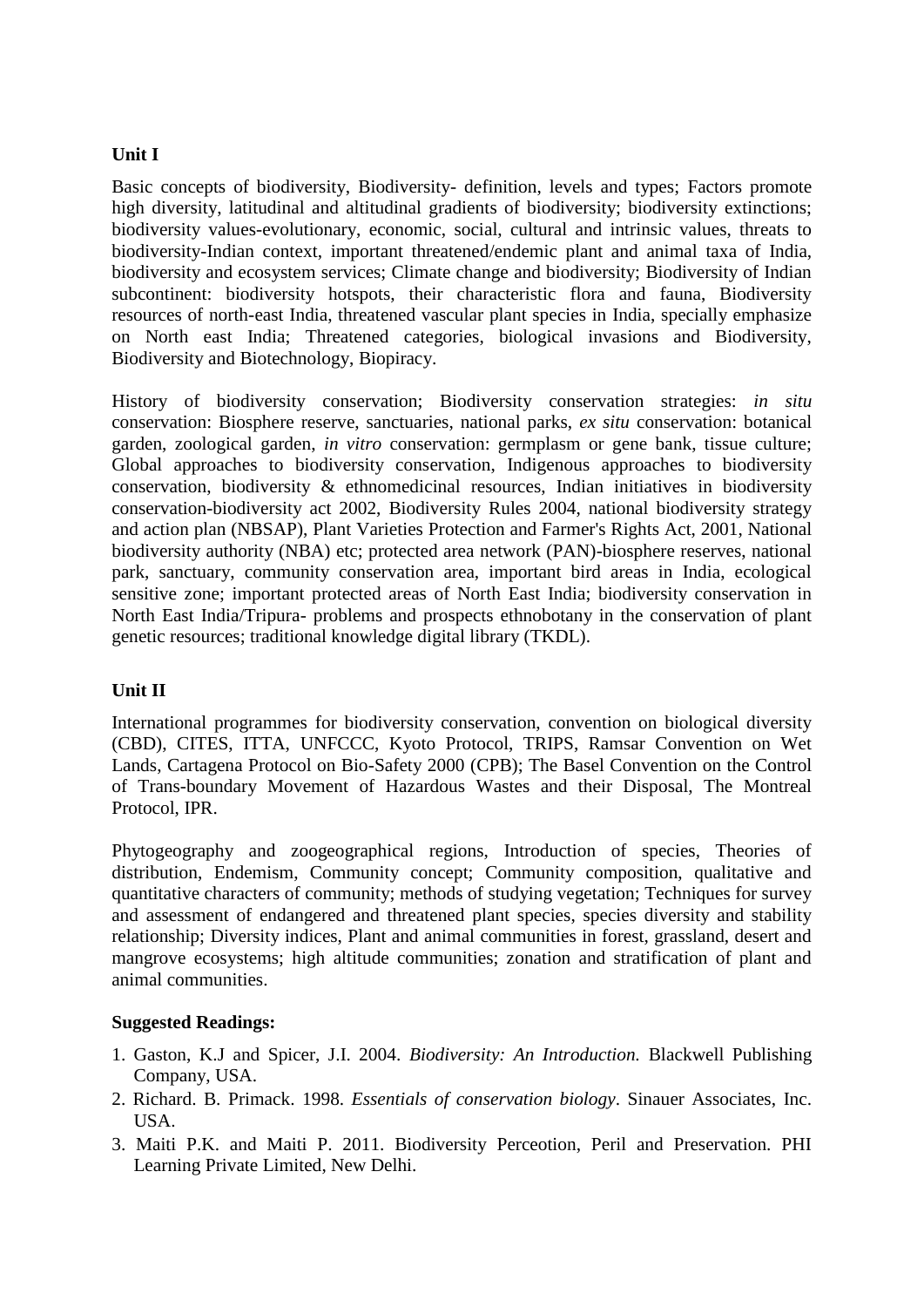- 4. Ray S. and Ray A.K. 2010. Biodiversity and biotechnology. New central book Agency (P) Ltd. Kolkata.
- 5. Agarwal, S.K. 2002. *Biodiversity conservation*. Rohini Publishers, Jaipur.
- 6. Nautiyal, S and Kaul, A.K. 1999. *Forest Biodiversity and its conservation Practices in India*. Oriental Enterprises, Dehradun.
- 7. Ian. F. Spellberg. 1992. *Evaluation and Assessment for Conservation.* Chapman Hall, London, UK.
- 8. David, E.B. and Joel, T.C., 2003. *Monitoring Ecosystems*. Island Press, Washington, DC
- 9. Stanley, A.H., 2002. *Managing our wildlife resource*. Prentice-Hall, USA.
- 10. Benson, E.E., 1999. *Plant conservation Biotechnology*. Taylor and Francis Ltd. London.
- 11. Agrawal, K.C., 2000. *Wildlife of India: Conservation and Management.* Nidhi Publishers, India
- 12. Sinha, P.C., 1998. *Wildlife and forest conservation*. Anmol Publication Pvt. Ltd, New Delhi.
- 13. Edward, O.G., 2004*.* Ex situ plant conservation. Island Press, Washington, DC

#### **Practical:**

- 1. Determination of minimal quadrat size by the species area curve methods.
- 2. Study of vegetation by Line transect/belt transect/quadrat methods.
- 3. Determination of frequency/Density/Abundance/IVI of vegetation.
- 4. Determination of minimum number of quadrat to be laid down in the field under study.
- 5. Measurement of Different Biodiversity Indices (Simpson's Biodiversity Index, Shannon's index, Brillouin index)
- 6. Study of vegetation of the given area by physiognomic method Biological spectrum method.
- 7. Estimation of plankton frequency in the aquatic system.
- 8. Ecological census techniques- wild animal census.

#### **FB 704C: FOREST ECOLOGY**

**Credit: 2+0+1=3**

#### **UNIT:I**

Concept of forest ecosystem, Significance of forest, forest ecosystem structural and functioning, forest diversity indices (alpha diversity, beta diversity, gamma), Forest productivity (primary and secondary productivity), Measurement of forest productivity, Methods of developing allometric equations relating girth and biomass of trees, concept of succession

Nutrient cycling in forest: nutrient uptake, retention and return, source of nutrients. Nutrient input (wet, dry and weathering), accumulation and return through litter fall, acid precipitation, organic matter decomposition, nutrient release and output through runoff and leaching, nutrient conservation strategies in forest. Examples of forest Carbon and N cycles.

#### **UNIT:II**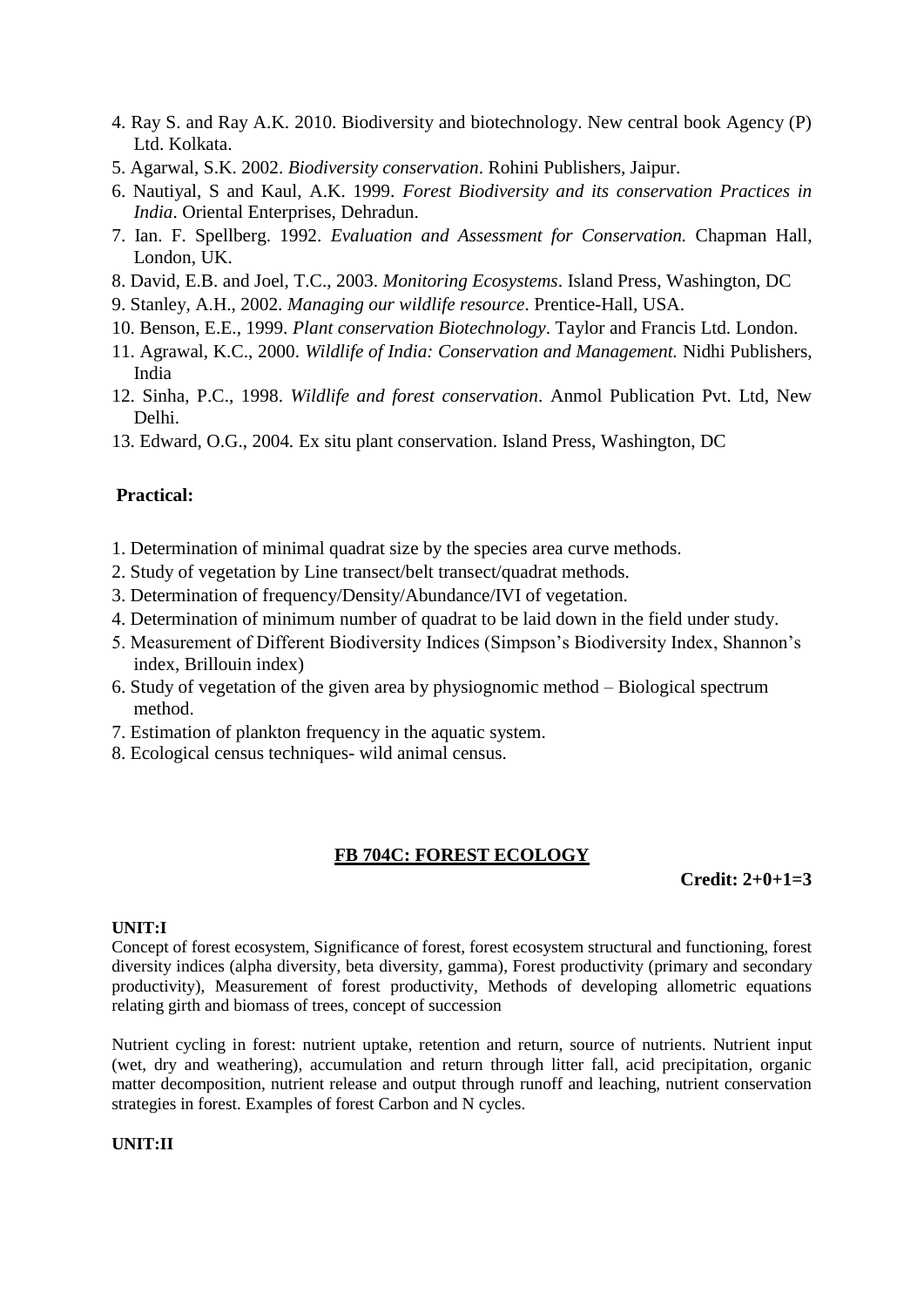Concept of global change ecology, major global change issues (increasing atmospheric  $CO<sub>2</sub>$ ) concentration, alterations in biogeochemistry of nitrogen, land use change and biodiversity), impact of human activities on global change

Global cycles of carbon and nitrogen with emphasis on major pools, fluxes and transformations, perturbations in global carbon and nitrogen cycles, human influences on global carbon and nitrogen cycles, major impacts of global ecological changes on forests.

#### **Suggested readings:**

- 1. Barnes, B V; Zak, D R; Denton, S R and Spurr, S R (1998). Forest ecology (4th edition). John Wiley and Sons
- 2. Burton V. Barnes, Donald R. Zak, Shirley R. Denton, Stephen H. Spurr. 1998. Forest Ecology. John Wiley & Sons
- 3. Champion, H.G. and Seth, S.K. (1968). A revised survey of the forest types of India (Reprinted 2004). Natraj Publication, Dehradun.
- 4. Kimmins, J.P. (2004). Forest ecology (2nd edition). Pearson Education.
- 5. Perry, DA, Oren, R and Hart, S.C. (2008). Forest Ecosystems (2nd edition) The John Hopkins University press , Baltimore

## **Practical:**

- 1. Monitoring of micro-meteorological parameters
- 2. Determine the community structure of a forest stand.
- 3. Calculate the turnover rate of different plant components
- 4. Determine the litter accumulation/decomposition in a forest stand.
- 5. Determine the biomass of tree species by allometric method
- 6. Study the community structure of wetland ecosystem
- 7. Determine the net ecosystem productivity in forest ecosystem.
- 8. Estimation the carbon stock in forest ecosystem.

# **FB 705C: FOREST PROTECTION**

## **Credits: 2+0+1=3**

#### **UNIT: I**

General Concept and Forest Fire; Factors affecting forest health; grazing & browsing, adverse climatic factors, acids rains & air pollutants, weeds and other invasive species. Forest fire (History, types, main causes, prevention and control), Evaluation of losses due to forest fire.

Forest Pathology; Concept of disease & Koch's postulates. Biodegradation of wood; Heart rots Important fungal diseases of seedlings in forest nursery, forest dieback, Role of mycorrhiza in tree health.

## **UNIT: II**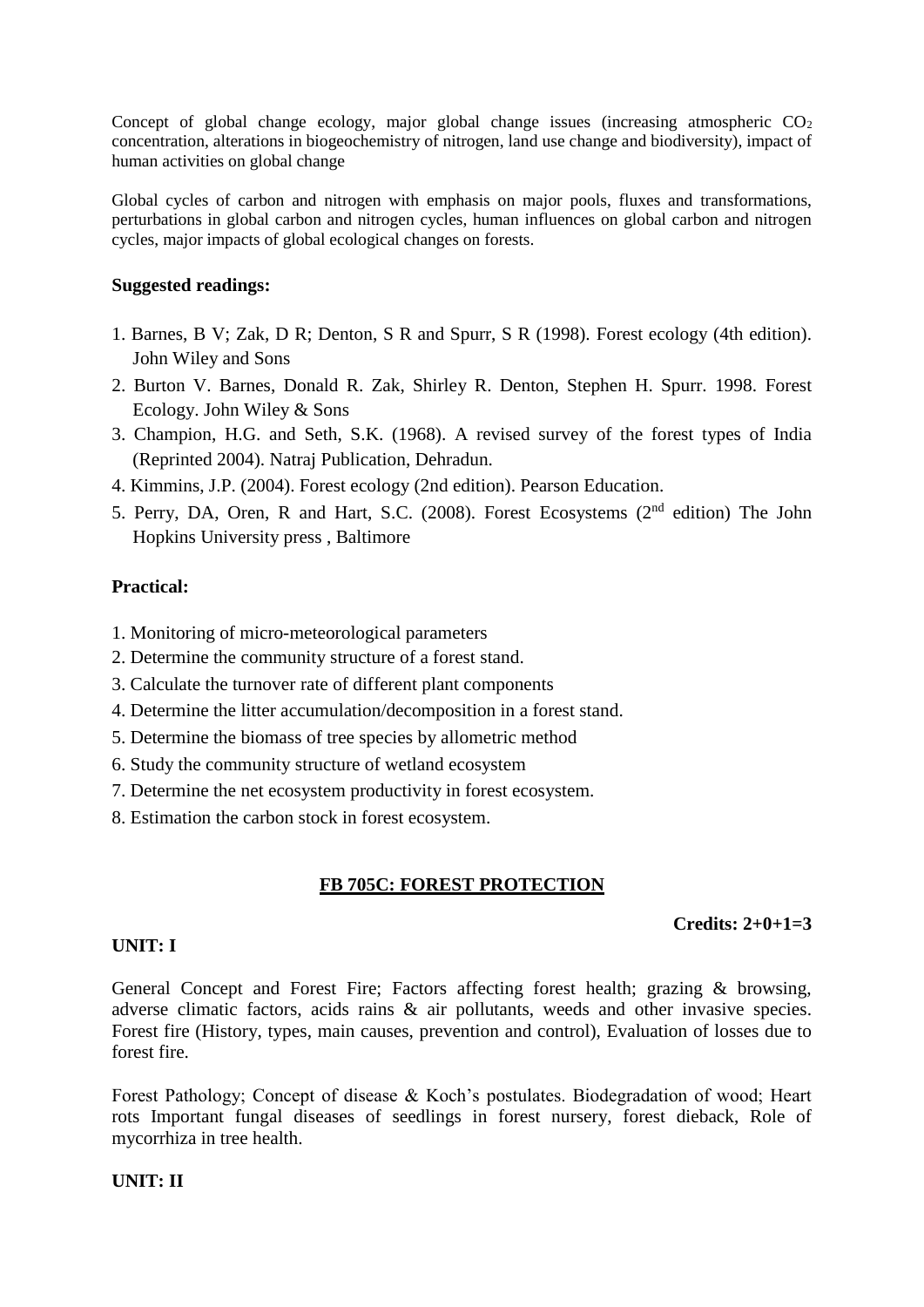Forest Entomology; Insect-plant relationship, population dynamics of forest insects, Insect feeding groups, Insect pests of Commercially important tree species.

Principal Methods of Pest Management; Chemical control; Biological control of insect pests and diseases of forest trees. Integrated Pest Management.

#### **Practical**:

- 1. Identification of diseases of forest nursery seedlings
- 2. Collection, identification and preservation of disease specimens of forest plants.
- 3. Collection and preservation of forest insects.
- 4. Familiarization with the meteorological and plant protection equipment.
- 5. Preparation of herbarium of forest weeds.
- 6. Laboratory tests for estimating decay resistance in wood.
- 7. Extraction of spores of arbuscular mycorrhizal (AM) fungi from soil.
- 8. Isolation and identification of fungal flora in decayed wood.

## **Suggested Readings:**

- 1. Agrios, G.N., 2005. *Plant Pathology.* Elsevier Academic Press, USA.
- 2. Bihari, B., 1992. *Forest Entomology.*Bishen Singh Mahendra Pal Singh, Dehradun.
- 3. Boyce, J.S., 1961. *Forest Pathology.* McGraw-Hill Book Co Inc, New York.
- 4. Brown, A.A. and Davis, K. P., 1973. *Forest Fire: Control and Use*. McGraw-Hill, Inc. USA
- 5. Dhaliwal, G.S and Arora, R., Principles of Insect Pest Management, Kalyani Publishers, Ludhiana.
- 6. Khanna, L.S., 1982. *Foest Protection.* Khanna Bhandu, Dehradun.
- 7. Negi, S.S., 1999. *Handbook of Forest Protection.* International Book Distributors, Dehradun.
- 8. Negi, S.S., 2002. *An Introduction to Forest Pathology.* International Book Distributors, Dehradun.
- 9. Pedigo, L.P., 2002. *Entomology and Pest Management*, Prentice-Hall of India, New Delhi.
- 10. Rawat, G.S and Nautiyal, S., 1999. *Forest Fire and its Control Measures.* Oriental Enterprises, Dehra Dun.
- 11. Speight, M.R and Wylie, F.R., 2001. *Insects Pests in Tropical Forestry.* CABI International, UK
- 12. Tery, A., 1984. *Diseases of Shade Trees.* Academic Press, Inc, London

# **FB 801C: FOREST POLICY, LAWS AND INTERNATIONAL CONVENTIONS IN BIODIVERSITY MANAGEMENT**

#### **Credits: 2+1+0=3**

#### **UNIT I**

Forest policy – Relevance and scope; National Forest Policy – 1894, 1952 and 1988; General principles of criminal law; Indian Panel Code, criminal procedure code; Indian evidence act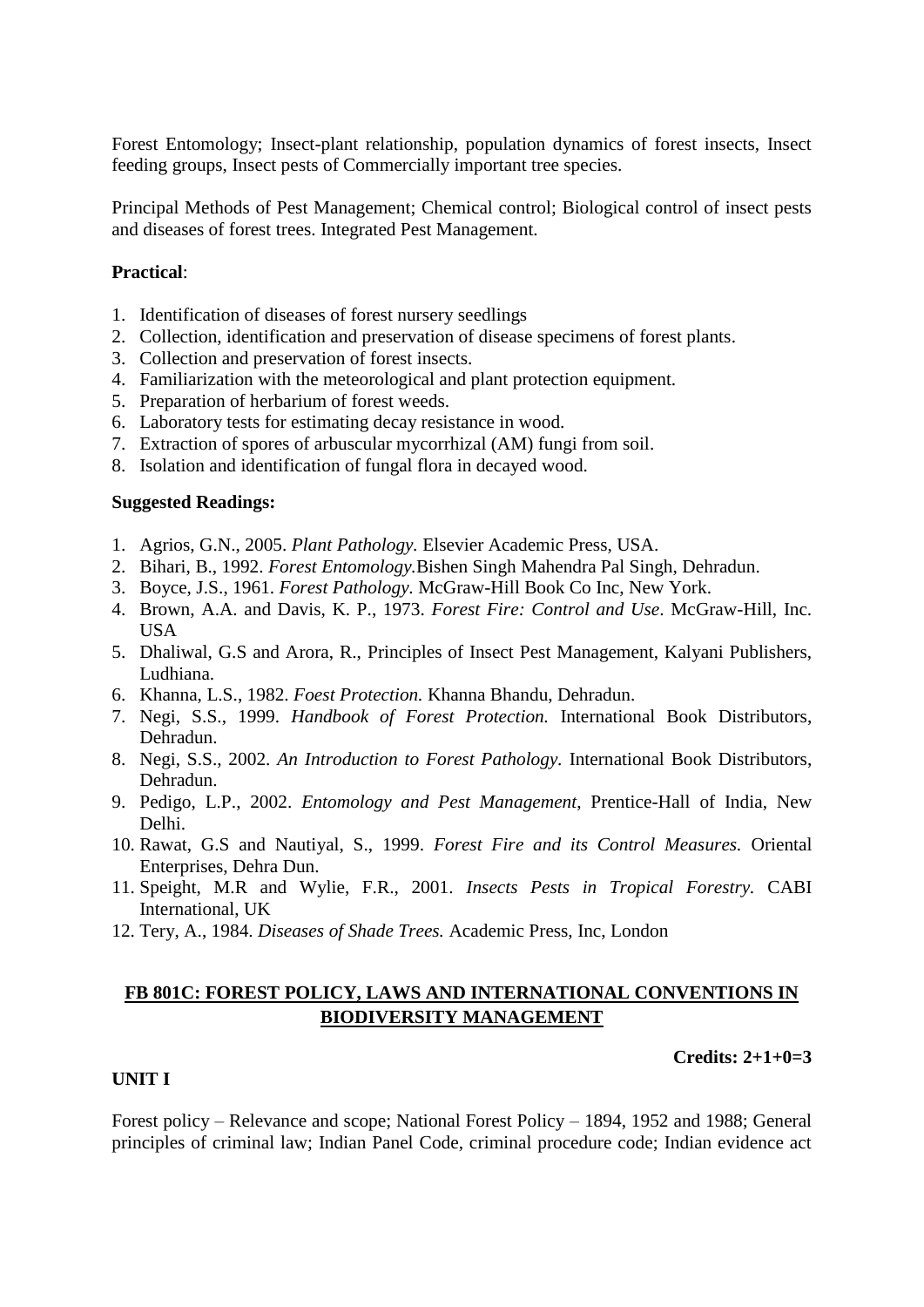applied to forestry matters. Forest laws; Indian Forest Act –1927, Forest Conservation Act 1980, Wildlife Protection Act 1972

# **UNIT II**

Environmental protection Act 1986;Biodiversity Act, 2002, Schedules tribes (Recognition of forest rights), Act, 2007. Intellectual Property Rights; Important case studies and landmark judgments. International conventions of forestry issue. e.g. Role of internationaltreaties like CITES, IUCN, RAMSER, CBD etc.

#### **Suggested Readings**

Divan S andRosencranz A. 2002.*Environmental Law and Policy in India*. Oxford University Press, New Delhi. *Indian Forest Acts* (with short notes)1975. Allahabad Law Agency. Jha L K. 1994. *Analysis and Appraisal of India's Forest Policy.* Ashish Publ. House. National Forest Policy 1952. Ministry of Food and Agriculture, New Delhi. National Forest Policy 1988. Ministry of Environment and Forests, New Delhi. Negi S S. 1985. *Forest Law*. Natraj Publishers. Saharia V B. 1989. *Wildlife Law in India*. Natraj Publ. Wilson B, Van Kooten G C, Vertinsky I, Arthur L. 1998.*Forest policy ---International case studies*. CABI publishing, UK.

## **FB 802C: FOREST UTILIZATION & FOREST BASED INDUSTRIES**

**Credit: 2+0+1=3**

## **UNIT I**

Non-timber forest products of India and Northeast India; plant based NTFP products, bamboo and Cane Utilization and Management, animal based NTFP products, mineral products, Trade and development of NTFP; Policy and legal issues, Management requirements, Methods of survey, classification, collection, processing and utilization of NTFPs. Forest harvesting practices; logging and extraction techniques, transportation, storage and sale.

## **UNIT II**

Description of different forestbased industries.Use of wood of lesser known forest species for commercial purposes, Importance of forest based industries in relation to Indian economy. Destructive distillation of wood. Saccharification of wood.

Cell wall constituents, Chemical composition of oleoresin and its importance; Structural difference among different gums; Chemical nature and uses of volatile oils, tannins, forest based dyes and pigments.

## **Suggested Readings**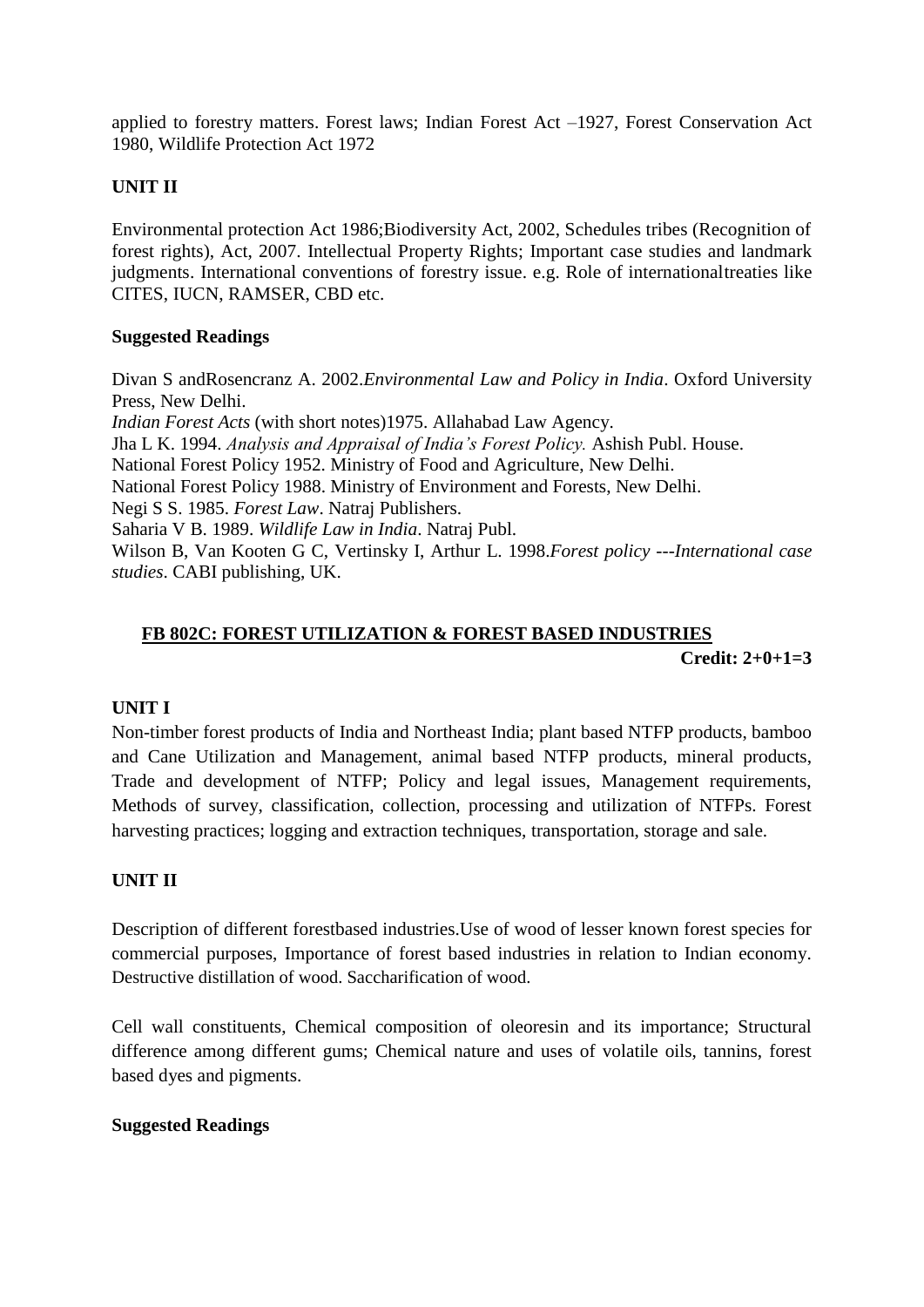Gupta T., Gularia A. 1992. Non Wood Forest products in India: Economic Potentials. Oxford and IBH publishing Co. New Delhi.

Nautiyal S and. Kaul A.K. 2003. Non-Timber Forest Products of India. Jyothi Publishers and Distributors, Dehra Dun.

Mehta T. 1981. A Handbook of Forest Utilization. Periodical Expert Book Agency.

Krishnamurthy T. Minor Forest Products of India. Oxford & IBH.

#### **Practical:**

- 1. Field study for NTFP collection and documentation.
- 2. Exposure to wood seasoning, preservation and composite wood preparation
- 3. Acquaintance with various felling and conversion tools and their maintenance.
- 4. Visit to nearby wood based industries Identification of various wood defects.
- 5. Determination of cell wall constituents of wood.
- 6. Determination of calorific value of wood.

## **FB 803C: BIOSYSTEMATICS**

**Credit: 3+0+1=4**

#### **UNIT-I**

**Taxonomy of flowering Plants:** Introduction: Concept of species, variation; Theory of plant taxonomy- Introduction to major plant groups and evolutionary relationships, History of plant taxonomy, Binomial nomenclature, Code of nomenclature, Systems of classification and their application, Biosystematics with use of ecology, palynology; Study of important plant families of flowering plants, Use of taxonomic literature, herbaria, cultures and databases; Documentation and dissemination- Collection and preservation techniques, Botanical Garden, Function of Botanical gardens, Recording information in field and laboratory, Photography, Illustration, Description of species, Referencing and citation, Preparation of keys, reports, Computerized database generation for dissemination, Modern taxonomy, Major groups in Gymnosperm, Reproduction in Gymnosperms.

**Taxonomy of non-flowering Plants:** Study of Identification-Morphology/characters of major groups in Algae, (Cyanophyta, Chlorophyta, Charophyta, Xanthophyta, Phaeophyta, Rhodophyta); Bryophytes and Pteridophytes; Structure and Reproduction in Bryophytes; Structure and Reproduction in Pteridophytes; Importance of Algae, algae, Bryophytes and Pteridophytes.

#### **UNIT-II**

**Taxonomy of Microbes:** Magnitude, occurrence and distribution, Outline classification of microorganisms;

**Fungi-** Criteria for classification and identification, Types of vegetative and reproductive forms, fruiting bodies, life cycles, Taxonomic keys and importance.

**Bacteria-** Occurrence, shape and arrangement of bacterial cells, Structure and multiplication of bacterial cell, classification as per Bergey's Manual of Systematic Bacteriology.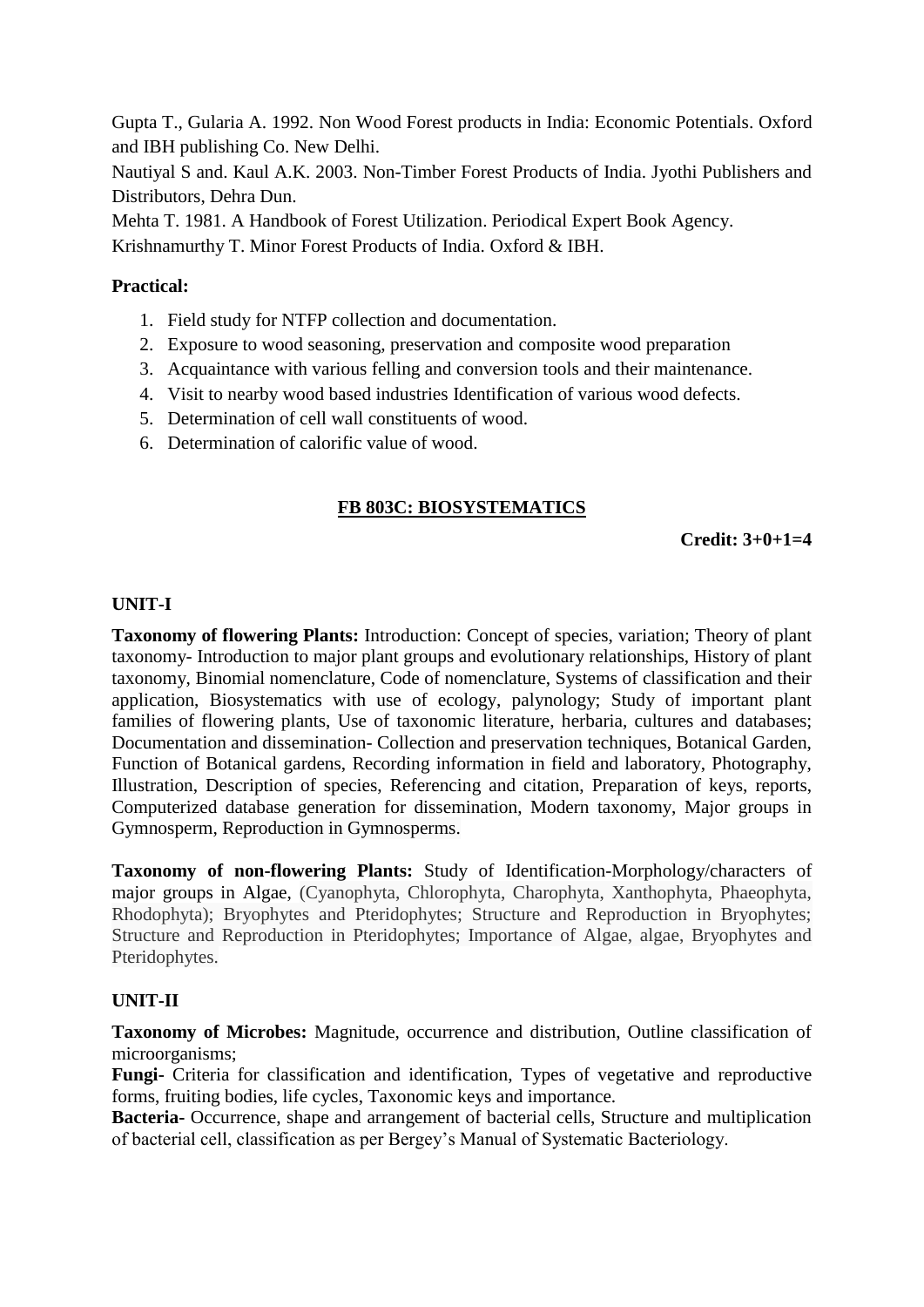**Virus**-history of virology, General characteristics of viruses – size, shape and chemical composition, properties used for classification of viruses, isolation and identification of viruses.

# **Practical:**

- 1. Study of the locally available plants based on Macro and Micromorphology
- 2. Description and identification at family, genus and species levels using standard taxonomic Keys (Floras).
- 3. Identification of key characters in a lower group of taxa and construction of keys.
- 4. Studies on Herbarium techniques
- 5. Identification of some locally available Bryophytes
- 6. Identification of some locally available Pteridophytes
- 7. Identification of the animals by use of Taxonomic Keys, morphological characters and other identifying features.
- 8. Preservation techniques of some animals for future studies.
- 9. Collection and identification of fungi from field.
- 10. Isolation of microorganisms through culture method.
- 11. Gram staining method for bacterial identification.

#### **Suggested Readings:**

V. N. Naik*. Taxonomy of Angiosperms.*  Heywood*. Families of Flowering plants.*  Pandey*. Angiosperms: Taxonomy, Anatomy, Economic Botany & Embryology.*  Sing, Jain*. Taxonomy of Angiosperms.*  Dr. S. G. Date*. Key to family of Angiosperms. Burgey's manual of systematic bacteriology*  J. T. Bonner., *Researches on cellular slime moulds: selected papers*  Dr. M. G. Watve. *Microbiology: A practical approach*  Stanier et al., *General Microbiology*  Prescott et al., *Microbiology*  Pelczar., *Introduction to Microbiology* Mueller, G.M., Bills, G.F., Foster, M.S. (2004) Biodiversity of Fungi: Inventorying and monitoring methods. Elsevier Academic Press Publication.

Burgey's manual of determinative bacteriology- 8th edition

Biswas, S.B. and Biswas, A (1976) An introduction to Viruses. Vikas Publishing House, new Delhi.

## **FB 804C: FOREST GENETICS AND TREE IMPROVEMENT**

## **Credits: 2+0+1=3**

## **UNIT: I**

Basic genetics principles - genomes and genes, genome structure, genetic code and gene expression, sources of genetic variation, Population genetics – Hardy-Weinberg equilibrium, gene frequencies, factors affecting allele frequencies, inbreeding and forces of evolution.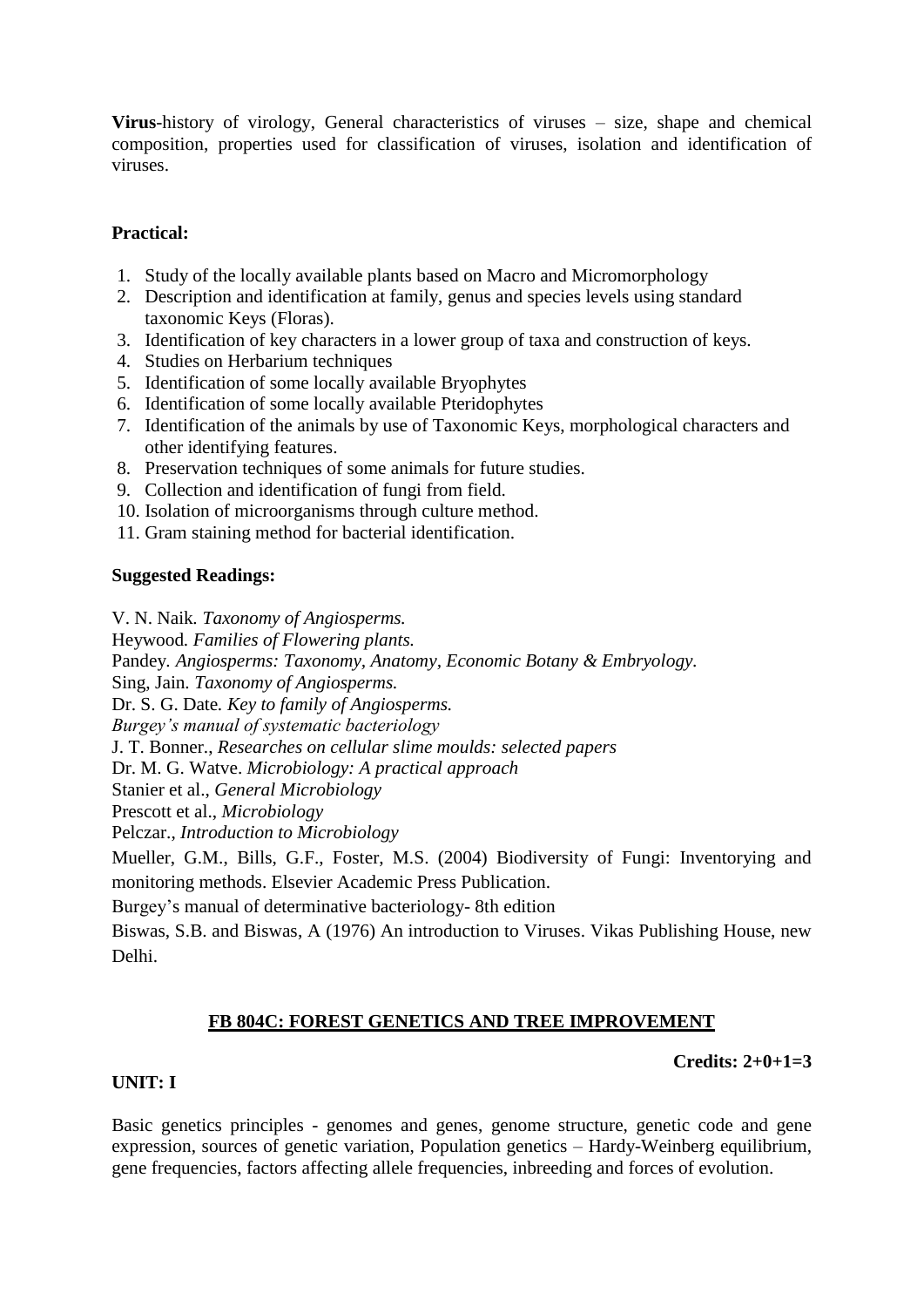Mating system of forest trees – Reproductive phenology, flowering, pollination vectors, threats to pollination, incompatibility mechanism, out crossing, selfing, pollen handling, pollen dispersion. Tree Breeding- Variation in trees. Natural variation, Geographic variation. Selection and management, species and provenance selection. Quantitative genetics.

## **UNIT: II**

Seed orchard – types, establishment, management and records;Progeny trials; Genotype – environment interaction;Planning and strategies of a tree improvement programme. Breeding trees for specific purpose (Pest, disease and adverse environment). Species and racial hybridization and its application; Biotechnology for tree improvement; Seed technology and **Certification** 

#### **Practical:**

- 1. Numerical analysis of population genetics questions
- 2. Plus tree selection
- 3. Variation analysis in a forest population.
- 4. Numerical questions on quantitative genetics,
- 5. Study of pollination system of some tree species.
- 6. Pollen viability and germination tests.
- 7. Visitation rate and foraging behavior of Pollinators.
- 8. Practice of cutting, grafting budding and air layering.

#### **Suggested Readings:**

- 1. Becker, W. A. 1975. *Manual of Quantitative Genetica*. Student Book Corporation, Washington State University, Pullman, Wash.
- 2. Boulter, S. L., Kitching, R. L., Zalucki, J. M. and Goodall, K. L. 2006. *Reproductive Biology and Pollination in Rainforest Trees: Techniques for a Community-level Approach*. Practical Manual**.** Cooperative Research Centre for Tropical Rainforest Ecology and Management. Rainforest CRC, Cairns, Australia
- 3. Mandal, A. K. and Gibson, G. L. (eds.) 1998. *Forest Genetics and Tree Breeding*. CBS Publishers and Distributers, New Delhi.
- 4. White, T.L., Adams, WT. and Neale, DB. 2007. *Forest Genetics* (Winner of a 2009 Outstanding Academic Title (OAT) award) CABI Publishing , Oxfordshire, UK.
- 5. Wright, J. W. 1976. *Introduction to Forest Genetics*. Academic press, New York.

#### **FB 805C: CLIMATE CHANGEAND FORESTRY**

#### **Credits: 2+1+0=3**

#### **UNIT I**

Forests and climate change;Status of forests in global climate change. Harnessing Forests for Climate Change Mitigation, National action plan on Climate Change of India: aim and objectives. International climate negotiation, UNFCCC, IPCC, CoP :LULUCF, REDD++ and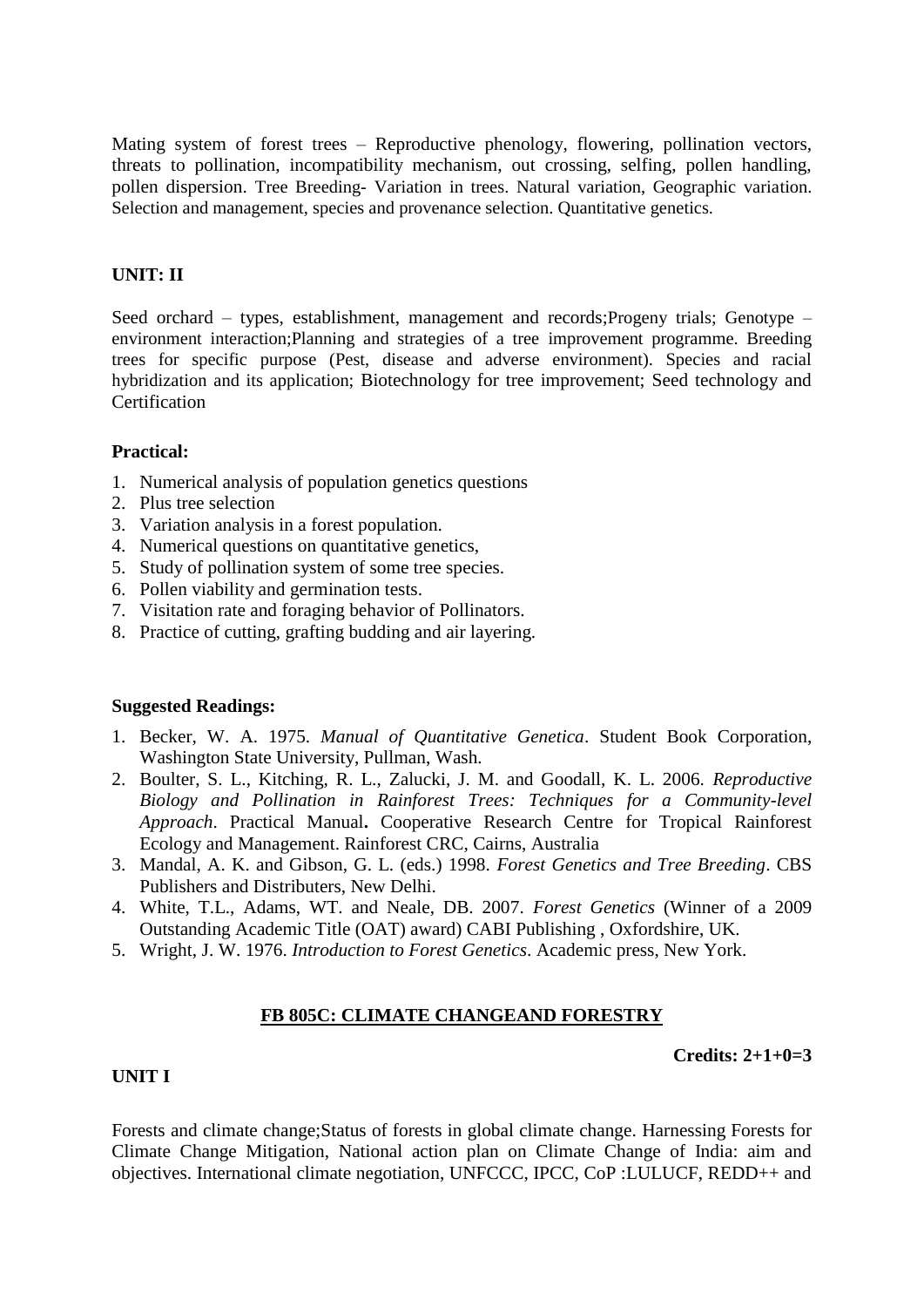#### CDM.

Silviculture and sustainability-criteria and indicators for sustainable plantation forestry in India-CIFOR guidelines. Silvicultural and stand management strategies for carbon sink maximization and source minimization. Adaptive silviculture for climate change.

## **UNIT II**

Deforestation and degradation trends at global, national and regional levels. Mega development projects, conservation of native and threatened species, management and rehabilitation plans.

Restoration forestry-silvicultural treatments for habitat restoration, catchment area treatments, Role of canopy in regulating functional inputs to stand: canopy and forest continuum, Continuous Cover Forestry. Carbon sequestration potential of Trees Outside forests (TOFs), homegardens and urban forests.

#### **Suggested Readings:**

- 1. Anderson P and Palik B. 2011. Silviculture for Climate Change. U.S. Department of Agriculture, Forest Service, Climate Change Resource Center.
- 2. *Climate Change: Challenges To Sustainable Development in India*. 2008. Research UNIT (Larrdis) Rajya Sabha Secretariat, New Delhi.
- 3. *Greenhouse Gas Emission from Agricultural System*, Published by IPCC- USEPA *Climate change and global crop productivit*y Ed. by K R Reddy and HF Hodges CABI Publishing.
- 4. IPCC Assessment Report. 2007. *Climate Change Journal Climate Change: Source, Impact and Policy*, Proceeding of 2nd World Climate Conference. Ed. by J Jager and HL. Ferguson, Cambridge University Press.
- 5. John Houghton. *Global Warming* (4th), Cambridge Press.
- 6. Robert M, Clausen and Henry L Gholz. *Carbon and Forest Management*. School of Forest Resources and Conservation. University of Florida, Gainesville, FL 32611, USA.

## **FB 806C:FOREST BIOTECHNOLOGY**

**Credit: 2+0+1=3**

#### **UNIT-I**

Principles and requirements of plant tissue culture; cellular totipotency, callus and multiple shoot induction, micro-propagation, protoplast isolation and fusion, cybrids, somaclonal variation, single and suspension cell cultures, somatic embryogenesis; meristem culture and virus free plants, haploid production, embryo rescue, acid and salt tolerant plants, artificial seed production and cryopreservation.

Introduction to nucleic acids-DNA and RNA as molecules of life, discovery, structural and functions of DNA, nucleotides and nucleosides; genetic code, replication, transcription and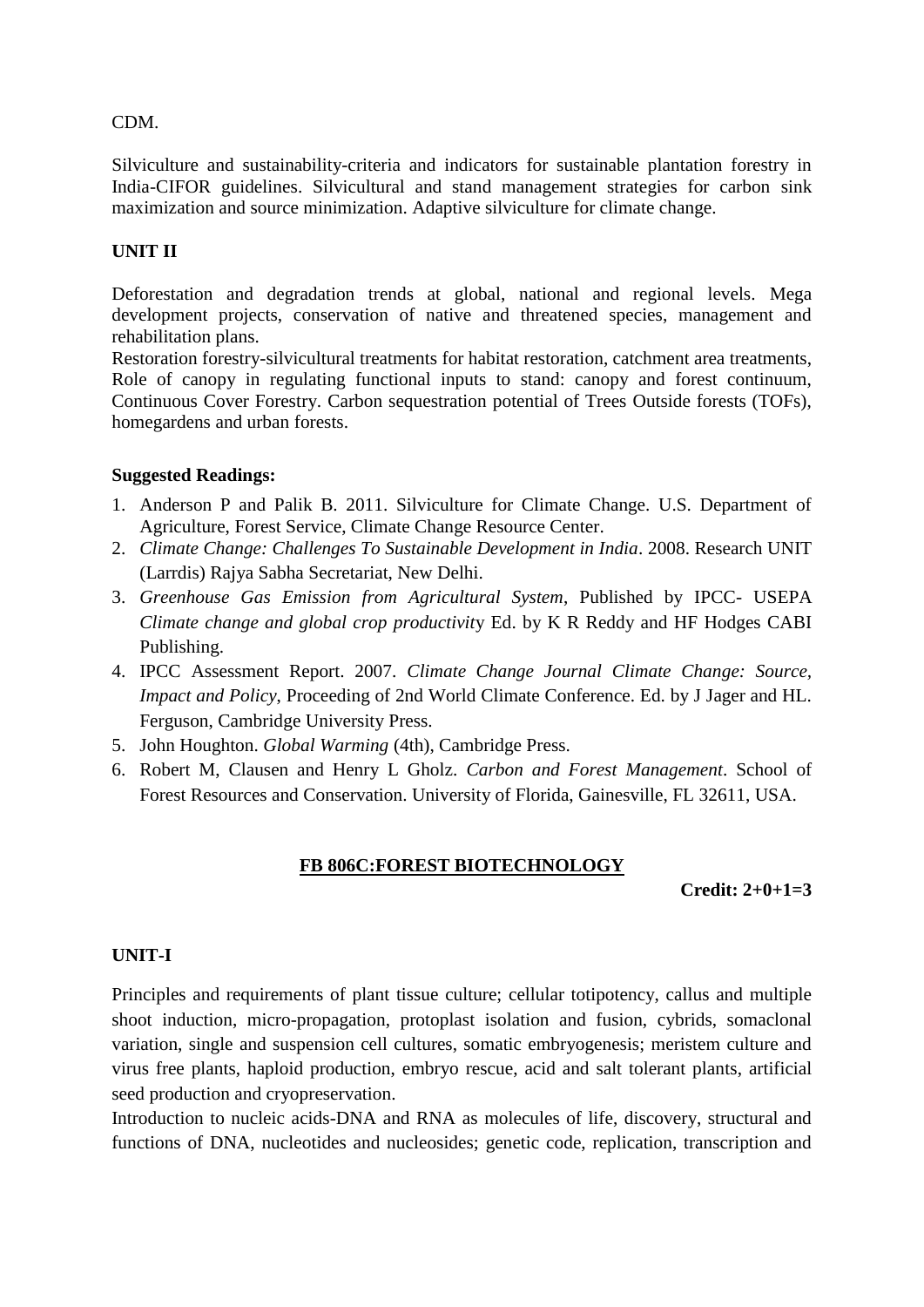translation of DNA; molecular basis of mutation; chloroplast, mitochondrial and plasmid DNA-structure and functions; PCR, gel electrophoresis, SDS PAGE.

# **UNIT-II**

Principles, tools & techniques in plant genetic engineering/ recombined DNA technologyvector and enzyme mediated transfer of plant genes, structure and function of Ti and Ri plasmids, reporter genes; direct gene transfer-electroporation, particle bombardment, biolistic gun; GMO; genetically modified forest crops-application in improving yield and quality, *Nif*gene in legume and non-legumes, stress tolerance, herbicide & disease resistance in forest crops.

Genetic diversity- concept, analysis of karyotype variation, genetic erosion, Techniques to assess genetic diversity- Molecular approaches to assessing genetic diversity, molecular maps and markers- RAPD, RFLP, AFLP, STS, microsatellites, etc.; Sampling strategies for genetic diversity assessment, sufficiency of sampling procedures, Effects of sampling on genetic diversity, Factor influencing levels of genetic diversity in woody plant species. Conservation of genetic diversity. Introduction to bioinformatics, biological databases-characteristics and categories.

#### **Suggested Readings**

An Introduction to Plant Tissue Culture, 1st Edition (1992). K.K. De, New Central Book Agency, Kolkata.

Introduction to Plant Tissue Culture (2007) M.K. Razdan, India Book House Pvt. Ltd., New D DNA Fingerprinting in Plants-Principles, Methods and Applications, 2nd Edition (2009), K. Weising, H. Nybom, K. Wolf and G. Kahl, CRC Press (Taylor and Francis Group, Boca Raton (First Indian Reprint, Saurabhi Printers Pvt. Ltd.).

Gaston, K.G. (2004). *Biodiversity*: *an introduction* (2nd edition). Blackwell Science Ltd. Geethabali, R.R. (2002). *Biodiversity: monitoring, management, conservation and enhancement.*  APH Publishing, New Delhi.

B.G. Glick and J.J.(2001). Molecular Biotechnology: Principles and applications of Recombinant DNA (2ndEdition).Pasternak, ASM Press, Washington D.C. (First Indian Reprint, Replika Press Pvt. Ltd., New Delhi).

S. Mahesh, (2008). Plant Molecular Biotechnology. New Age International Publishers, New Delhi

# **Practical:**

- 1. Demonstration of plant tissue culture methods
- i) Preparation of Reagent/stock solutions
- ii) Demonstration of various sterilization technique.
- iii) Preparation of Medium
- iv) Explant preparation
- v) Culture inoculation on culture medium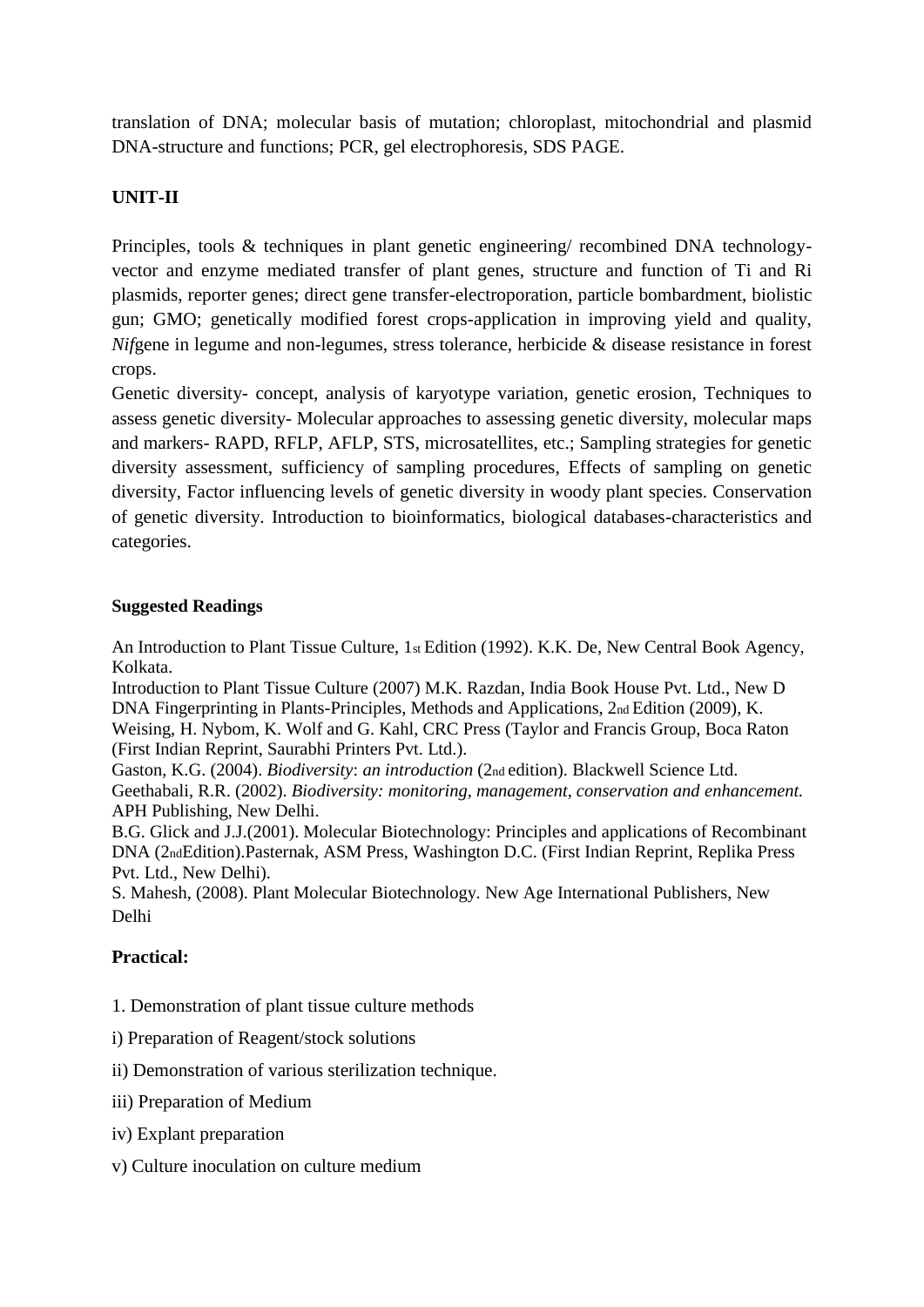- vi) Sub-culturing.
- 2. Demonstration on gel electrophoresis

#### **FB 807C: NURSERY TECHNOLOGY AND PLANTATION TECHNIQUES**

#### **Credit: 1+0+2=3**

#### **UNIT-I**

Plantation forests; Plantation establishment; Planting; Beating up, Choice of species; Intercultural operations; Plantation maintenance; Thinning; Energy and industrial plantation species; Plantation economics.

#### **UNIT-II**

Nursery: Importance; Guidelines of good nursery; Certification related to nursery;Use of growth regulators; hardening of plants in nurseries. Propagation Structures Mist chamber, humidifiers, greenhouses, glasshouses, cold frames, hot beds, poly-houses, nursery (tools and implements)

#### **Practical:**

#### **Learning Objectives:This course will expose the students to develop their skills on the following plantation and Nursery techniques:**

**Plantation:** Planting- layout, time of planting, planting pattern, spacing, gap filling, planting methods, direct seeding. Enrichment planting, nurse and cover crops. Intercultural operations; Plantation maintenance; Thinning - physiological and mensurational - on stand development. Exercise on Plantation economics.

**Nursery:**Nursery Record Management; Basics of Propagation; sexual and asexual methods; Nursery techniques. Use of growth regulators in seed and vegetative propagation,; selection and maintenance of mother trees, collection of scion wood stick; Micrografting, hardening of plants in nurseries. Insect/pest/disease control in nursery.Study of tools, materials and operations for establishment of plantations.

- 1. Site selection and site preparation.
- 2. Exercises on planting and tending.
- 3. Study of the special techniques for difficult sites.
- 4. Exercises on protection of plantations.
- 5. Exercise on plantation layout.
- 6. Collection of data for survival and growth performance.
- 7. Use of fertilizers, weedicides for plantation management
- 8. Media for propagation of plants in nursery beds, pot and mist chamber.
- 9. Preparation of nursery beds and sowing of seeds.
- 10. Raising of rootstock.
- 11. Seed treatments for breaking dormancy and inducing vigorous seedling growth.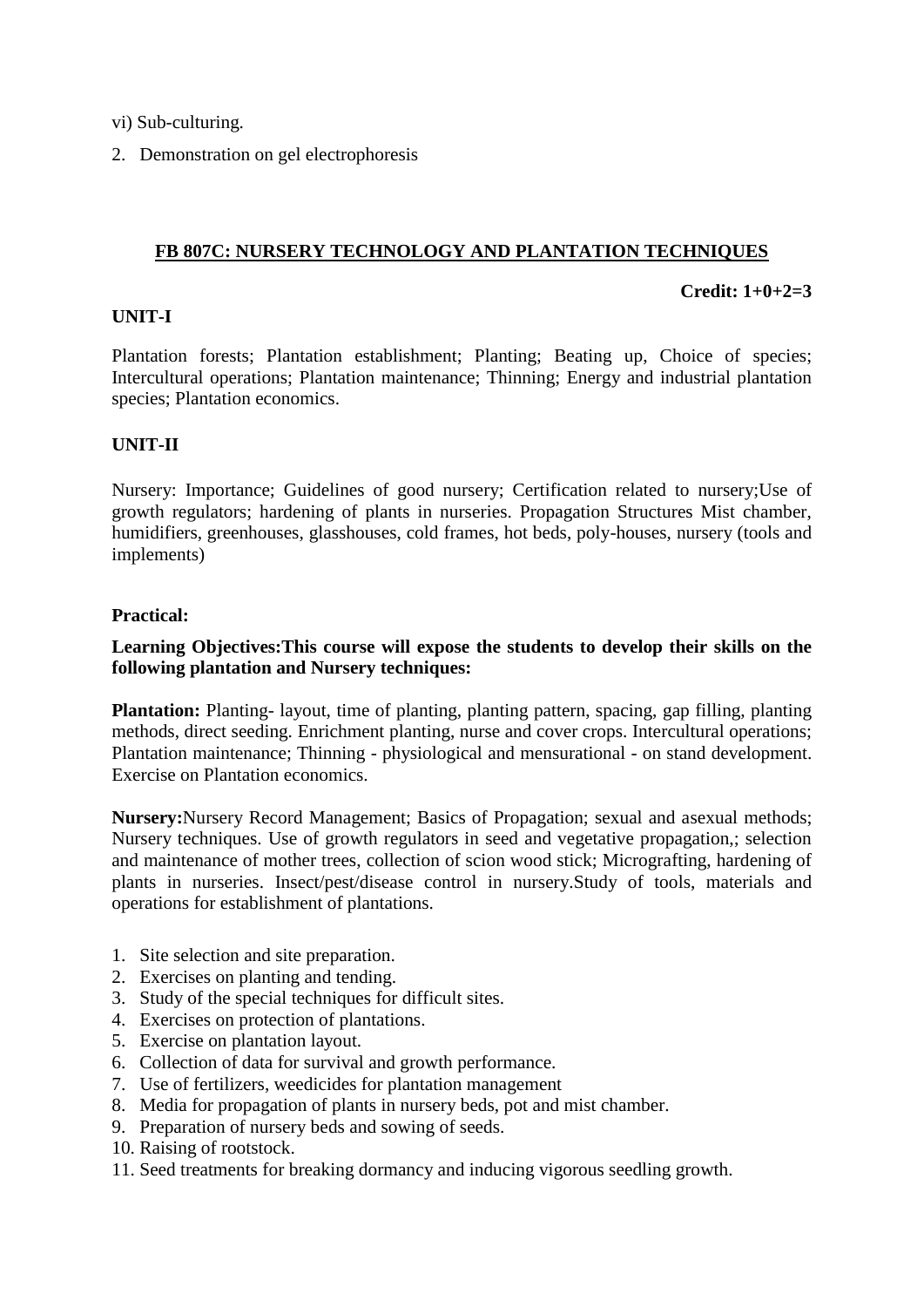- 12. Preparation of plant material for potting.
- 13. Hardening plants in the nursery.
- 14. Practicing different types of cuttings, layering, graftings and buddings etc.
- 15. Use of mist chamber in propagation and hardening of plants.
- 16. Preparation of plant growth regulators for seed germination and vegetative propagation.
- 17. Visit to a tissue culture laboratory.
- 18. Maintenance of nursery records.
- 19. Use of different types of nursery tools and implements for general nursery and bud wood certification.
- 20. Cost of establishment of a mist chamber, greenhouse, glasshouse, polyhouse and their maintenance.
- 21. Top grafting, bridge grafting and nursery management.
- 22. Nutrient and plant protection applications during nursery.

# **FB 901C: FOREST RESOURCE MANAGEMENT AND VALUATION**

#### **Credits: 2+1+0=4**

## **UNIT I**

Principles and Peculiarities of forest management. Objects and purpose of management. Sustained yield; management and administrative units, Rotations, Normal forest.Estimation of growing stock and increment. Yield regulation, Working Plan Economics of nature of crop; Role of economics in forestry and its limitations in decision-making.

## **UNIT II**

Economics of nature of crop; Role of economics in forestry and its limitations in decisionmaking. Application of microeconomics in solving forest resource problems.Demand and Supply- Conceptsof forest products; Equilibrium point. Utility: concepts; Cost: Cost of production; Production Theory; Utility theory of production and marginal products in forestry. Market: Main features of market; Market of various forest products. Valuation of non-market goods services and economics of multiple-use, Eco-system Analysis; Economic and Financial Analysis of Forestry Projects

#### **Suggested Readings**

Davis, L.S. and K.N. Johnson. 1987. *Forest management.* Third Edition. McGraw Hill Book Company, New York. 790 p.

Desai, V. 1994. *Forest management in India - Issues and problems.* Himalayan Publi. House. Bombay. 358 p.

Jerram, M.R.K. 1982. *A textbook of forest management,* International Book Distributor, Dehradun.

Kerr JM, Marothia DK, Singh K, Ramaswamy C &Beritley WR. 1997. *Natural Resource Economics : Theory and Applications in India*. Oxford & IBH.

Osmaston, F.C. 1984. *Management of forests,* International Book Distributor, Dehradun. Nautiyal JC. 1988. *Forest Economics – Principles and Applications*. Natraj Publications, Dehradun.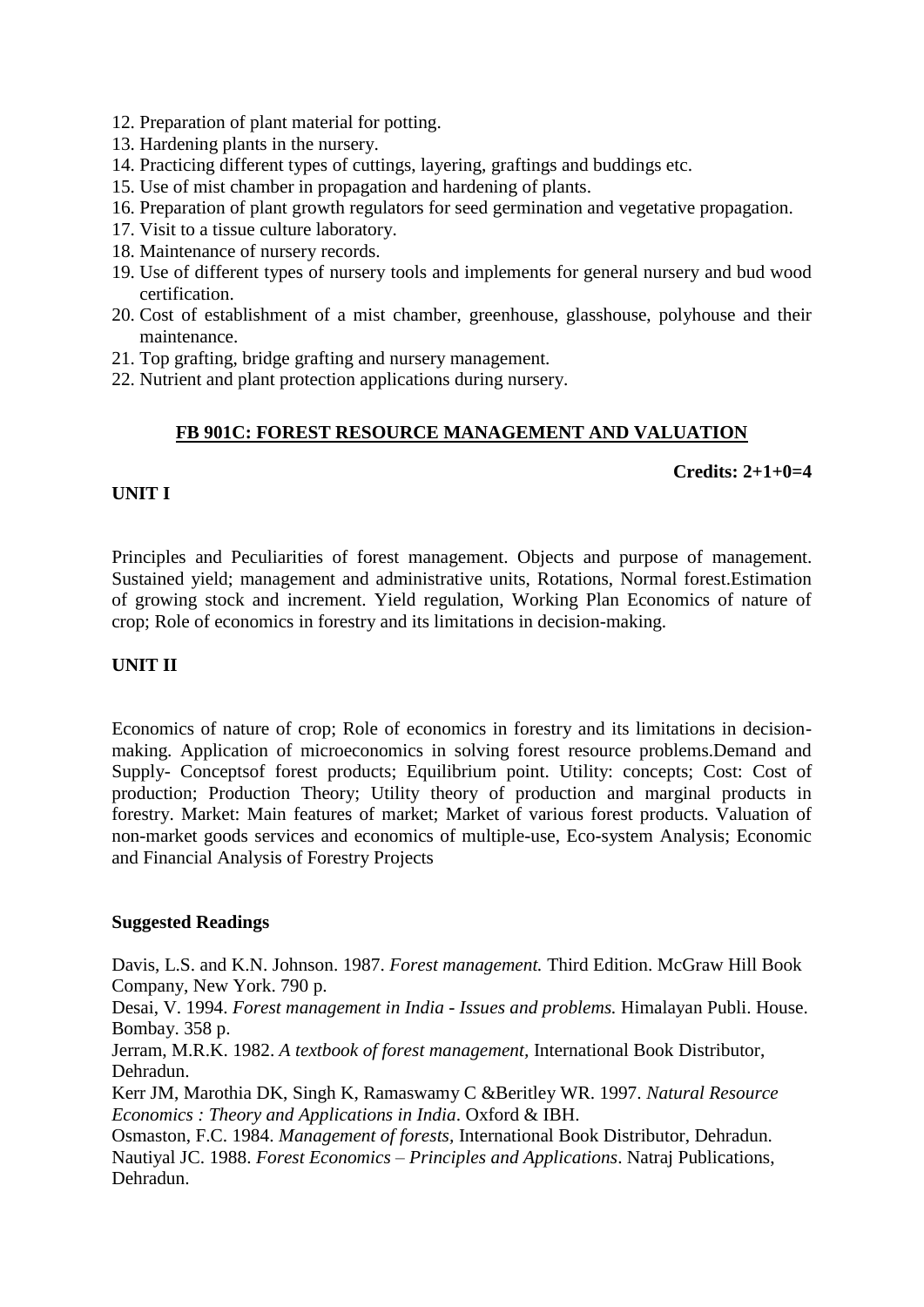Ram Prakash. 1986. *Forest management,* International Book Distributor, Dehradun. Sharma LC. 1980. *Forest Economics, Planning and Management*. International Book Distributors, Dehradun. Sharpe GW, Hendee CW & Sharpe WE. 1986. *Introduction to Forestry*. McGraw-Hill.

# **FB 902C: MEDICINAL AND AROMATIC PLANTS**

#### **Credit: 2+0+0=2**

#### **UNIT I**

History, scope, opportunities and constraints in the cultivation and maintenance of medicinal and aromatic plants in India (emphasize will be given on North East India); Importance, origin, distribution, area, production, climate and soil requirements, propagation and nursery techniques, planting and after care, cultural practices, training and pruning, nutritional and water requirements.

Plant protection, harvesting and processing of important medicinal and aromatic plants of North East India. Study of chemical composition of a few important medicinal and aromatic plants, extraction, use and economics of drugs and essential oils in medicinal and aromatic plants. Post-harvest handling – Drying, Processing, Grading, Packing and Storage, processing: Distillation methods, advanced methods, Solvent extraction process, steam distillation, Perfumes from non-traditional plants, Quality analysis, Value addition, Aroma chemicals, quality standards and regulations, Institutional support and international promotion of essential oil and perfumery products; Drug adulteration.

## **UNIT II**

Therapeutic and pharmaceutical uses of important Medicinal Plants: *Zanthoxylum, Curcuma caesia, Saracaasoca, Aconitum heterophyllum, Panax pseudoginseng* and *Swertiachirata*, *Sugandh mantra,Coleus*, Glory lily, Senna, Periwinkle, *Phyllanthus, Pyrethrum, Cinchona, Rauvolfia*, *Dioscorea,*Isabgol, *Aloe vera*, Belladona, *Solanum viarum*, Mints, *Piper longum*, Ashwgandha, Guggul, Opium poppy, Java Citronella, Lemon grass, Palmarosa, Annatto, Vetiver, Rosemary, Gharu, Scented Geranium, Patchouli, Basil, Artemisia, Thyme, Ambrette, French Jasmine, Tuberose, Lavender and other species relevant to the North East India. Organic cultivation of medicinal plants, GAP for medicinal plants and Institutions involved in medicinal plants promotion,Endangered Medicinal Plants of India specially North East India,Post- harvest management model of commercially important medicinal crops in NER

#### **Suggested Readings:**

- 1. Cultivation of Medicinal and Aromatic Crops. (2004), Azhar Ali Farooqi, B. S. Sreeramu, Universities Press, Hyderabad, India.
- 2. Hand book of medicinal and aromatic plants: cultivation, utilisation and extraction processes. (2007), Engineers India Research Institute, New Delhi, India
- 3. Textbook of Medicinal and Aromatic Plants. (2018), Amritpal Singh Saroya, Indian Council of Agricultural Research, New Delhi.
- 4. Medicinal and Aromatic Crops at a Glance (2017), Mamta Dall, Kapil Sihag, Bhani Ram Dall, Jain Brothers, new Delhi, India.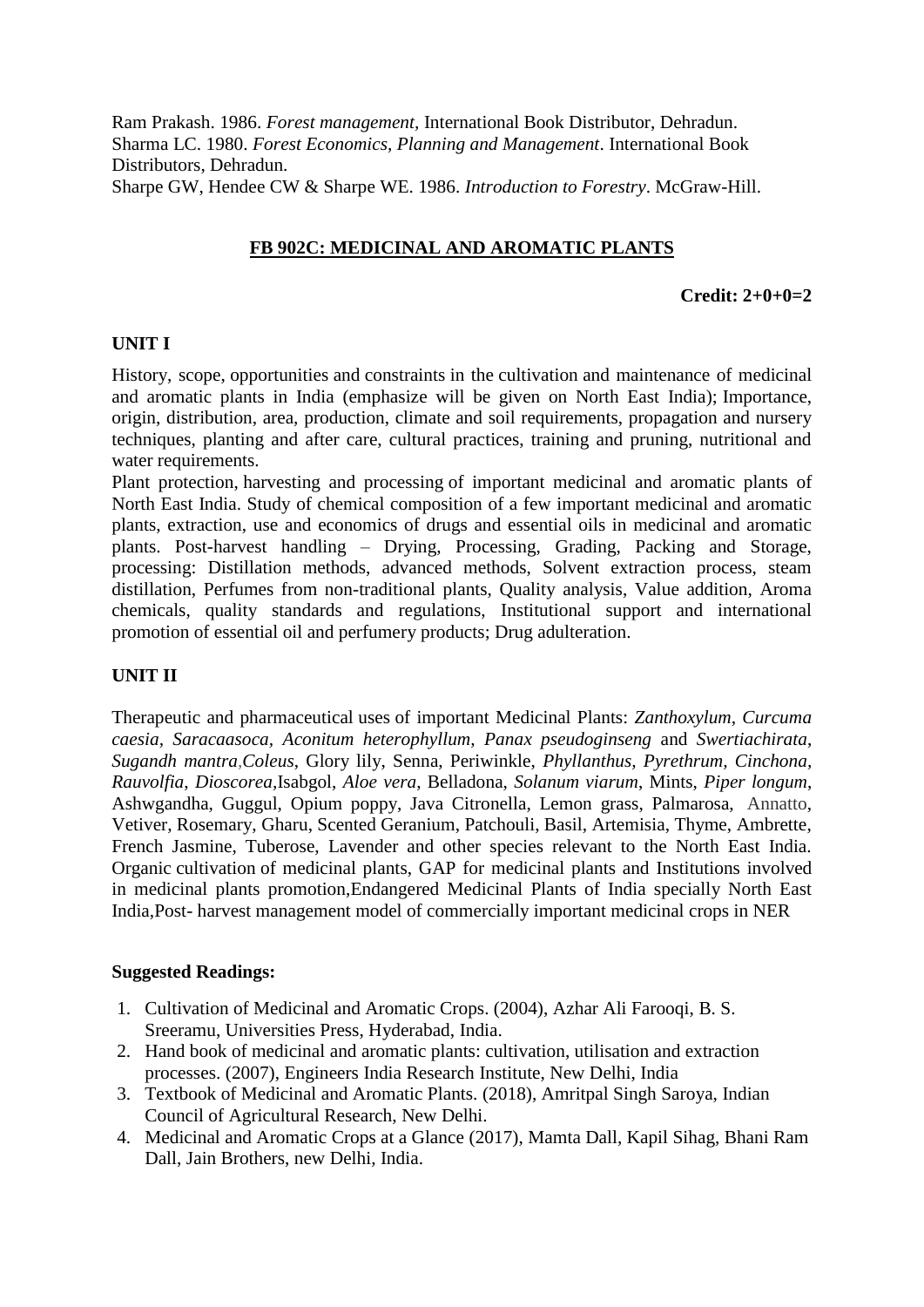**5.** Medicinal and Aromatic Plants with colour plates (2010), R. K. Gupta, CBS Publication and Distributors, New Delhi.

# **FB 903C: WILDLIFE MANAGEMENT AND ECO-DEVELOPMENT**

#### **Credits: 3+0+1=4**

#### **UNIT I**

Biodiversity and Wildlife. Principles of management, animal-habitat studies, conservation biology, management of animal communities, habitat management. Wildlife Management Plan

Wildlife behavior studies, Man animal conflict,Wildlife census; Captive wildlife; Captive breeding for conservation. Central Zoo Authority of India. Wildlife (Protection) Act, 1972; Forest Conservation Act, 1980; FCA in relevance to Wildlife areas;

## **UNIT II**

Conservation strategy and life support systems, protected area network, agencies for conservation of Wildlife, human dimension, wildlife in managed forests; Eco development in support of conservation & protected area management, animal habitat studies, Scope of eco development, thrust areas in eco development, planning and implementation;Eco development: Macro and micro planning, Case studies

#### **Practical:**

- 1. Field Visits and Field Exercises
- 2. Audio video Demonstrations
- 3. Case studies related to man animal conflict, habitat development and biodiversity conservation

#### **Suggested Readings**

Berwick SH and Saharia VB. 1995. *Wildlife Research and Management.* OUP, New. Dasmann RF. 1982. *Wildlife Biology.*

Karanth KU and Nichols JD. 2002. *Monitoring Tigers and Their Prey: A Manual for Researchers, Managers, and Conservationists in Tropical Asia*. Bangalore, India: Centre for Wildlife Studies.

Krebs C and Davis N. 1978. *Introduction to Behavioral Ecology.* Oxford University Press Lever C. 1985. *Naturalised Mammals of the World*. John Wiley, London.

Mills LS. 2013. *Conservation of Wildlife Populations Demography, Genetics and Management* (Ed.2). Wiley-Blackwell.

Rajesh G. *Fundamentals of Wildlife Management,* Justice Home, Allahabad.

Reena Mathur. 1985*. Animal Behaviour*. OUP, Delhi.

WodroffeG. 1981. *Wildlife conservation and Modern Zoo*. Saiga Publishing Co., England.

## **FB 904C: FOREST SOIL & WATERSHED MANAGEMENT**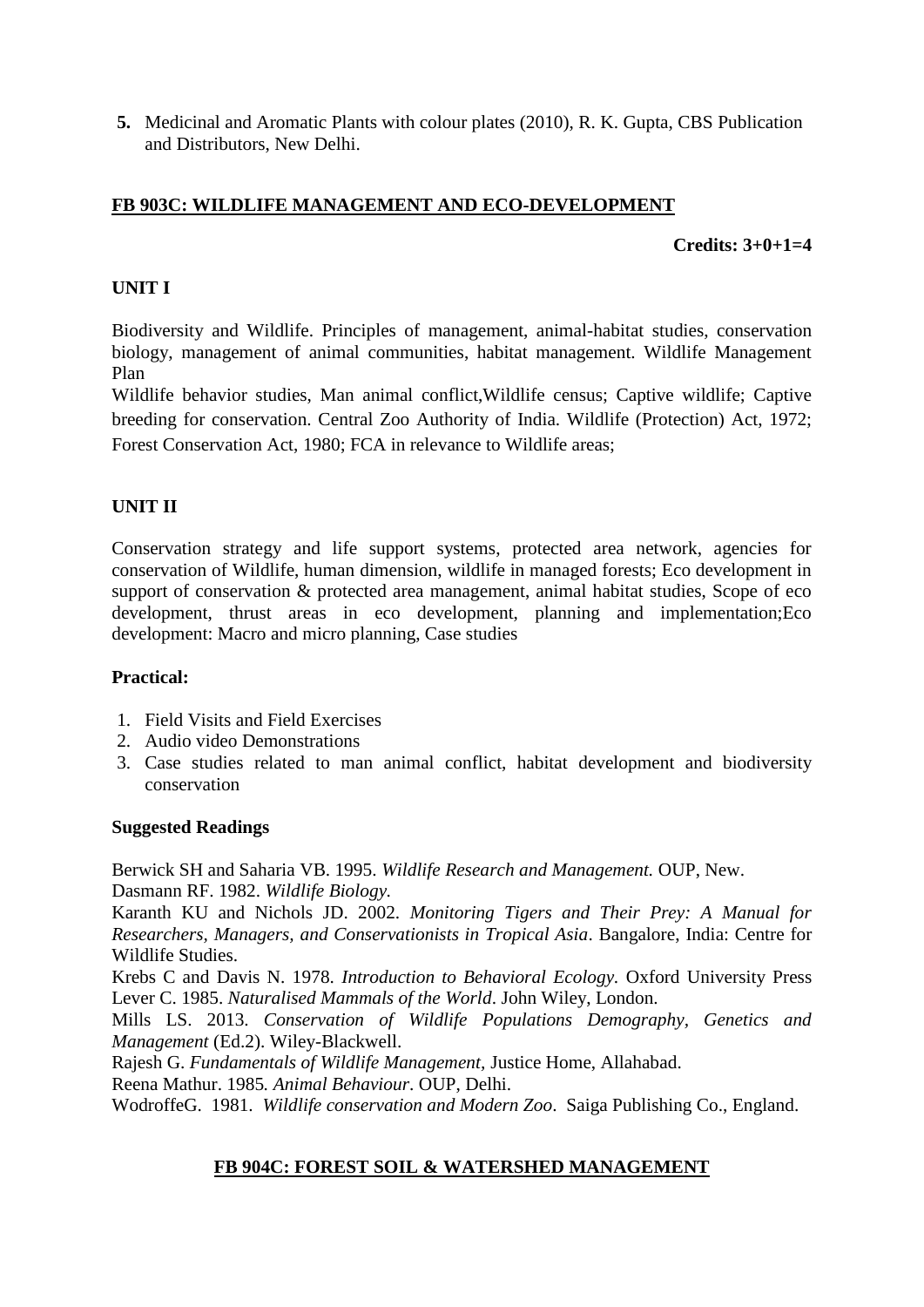# **UNIT I**

Concepts of soil and soil science, Composition of Earth crust and its relationship with soils. Weathering and Soil formation, soil classification; Forest soils – distinguishing features; soil physical and chemical properties; Forest soil organic matter; Decomposition, nutrient cycling. Soil biota, Soil fertility, Essential plant nutrients, Nitrogen and Carbon cycle; Mycorrhizal associations in forest soils, soil degradation, management interventions of forest soils.

## **UNIT II**

Watershed management- History, Concept, Identification, Objectives and Principles of Watershed Management, Physiographic features of watersheds, ground water recharge, evapo-transpiration and stream flow. Hydrological cycle and characteristics of small and medium watersheds precipitation.

Water resource development, Forest features of hydrologic significance,. Hydrological evaluation of land treatment; water conservation and water harvesting - principles and important techniques, structures – types & design. Sedimentation- sources, estimation, sediment bank treatment techniques.

#### **Suggested Readings**

Brady N.C., and Weil R.R. 2007. *The Nature and Properties of Soils.* 14th Ed., Prentice Hall, New JerseySanthi and Sellamuthu (2008) Fundamentals of forest soils, Satish serial publishing house, Delhi.

Hamilton IS. 1988. *Tropical Forest Watersheds. Hydrologic and Soil Response to Major Uses of Conservation*. International Book Distributors, Dehra Dun.

Hewlett, JD and Nutter, WL 1969. An outline of forest hydrology. University of Georgia Press, Athens.

Moorthy VVN. 1990. *Land and Water Management*. Kalyani Publishers.

Murty JVS 1995. Watershed Management in India. Wiley Eastern, New Delhi.

#### **Practical:**

- 1. Soil Field Excursion and study on soil profile.
- 2. Processing of soil samples for analysis, estimation of pH, bulk density, porosity, moisture, texture, nitrogen, phosphorus, potassium, organic carbon and organic matter.
- 3. Identification of common microorganisms in different ecosystems.
- 4. Field visit to study various engineering measures for soil and water conservation.
- 5. Preparation of an integrated watershed development project for a micro/macro watershed in co-ordination with concerned department for identified area.
- 6. Measurement of slope and identification of contour points in a field with simple and low cost methods.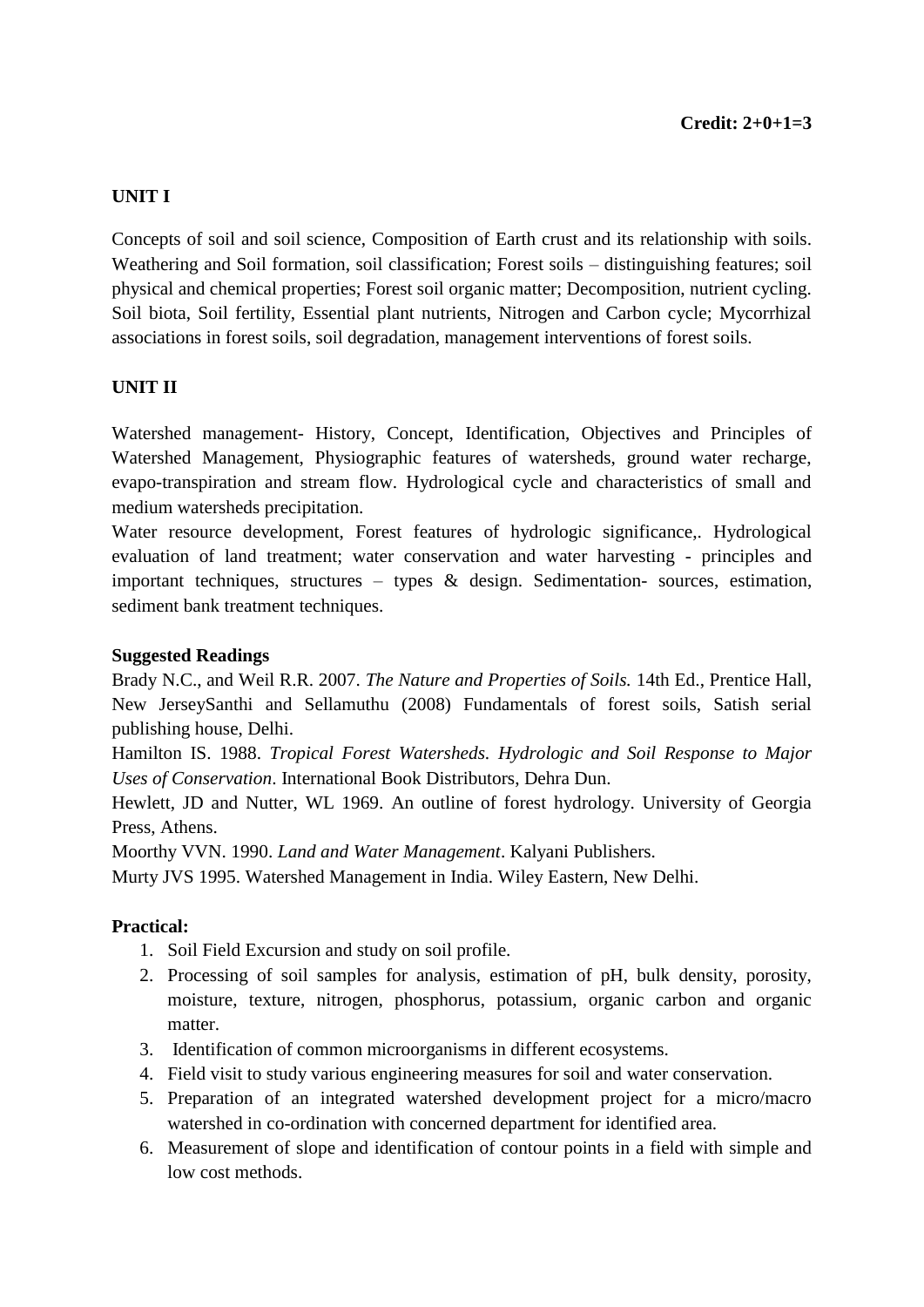7. Socio-economic and resource survey for a small watershed.

# **FB 905C: WOOD SCIENCE AND TECHNOLOGY**

## **Credits: 2+0+1=3**

#### **UNIT: I**

Kinds of woods; Wood properties - gross anatomical features of wood, physical features of wood. Electrical, thermal and acoustic properties of wood. Mechanical properties of wood; natural characteristics affecting mechanical properties of wood, reaction wood, fire performance characteristics of wood. Suitability of wood for various uses; Extractives in wood

## **UNIT: II**

Wood Water relations- Drying/seasoning of Wood, Refractory classes of timbers, Classification of timbers based on durability. Defects of timber- natural and seasoning defects,bio-deterioration of wood, wood preservation; Wood machining.Dimensional stabilization of wood.

Important qualities and examples of structural and specific utility timbers. Composite wood-Plywood, Particle board, Laminated wood, Block board, Fiber board manufacture and utility. Improved wood- compreg, impregnated wood, heat stabilized wood; Synthetic wood technology-Wood plastic composites.

#### **Practical:**

- 1. Different kinds and types of wood available as raw material.
- 2. Determination of moisture content and shrinkage of different wood species.
- 3. Determination of specific gravity and bending properties of various wood species.
- 4. Analysis of biodeterioration of wood, treatment of wood with different preservatives.
- 5. Collection wood samples of various species and identification of their anatomical features and physical features.
- 6. Timber identification. Procedures for field identification of timbers.
- 7. Study of physical features of wood. Study of gross features of wood. Study of anatomical features of wood.
- 8. Visit to Saw mill and wood workshops to know the machinery and equipments; storage; various sawn forms.

#### **Suggested Readings:**

- 1. Anon, 1972. *Indian Forest Utlization* Vol 1&2, FRI, Dehra Dun.
- 2. Anon, 1996. *Wood Preservation Manual*. FAO, Rome
- 3. Mehta, Tribhawan., 1981. *A handbook of Forest Utilization*. International Book Distributors, Dehra Dun.
- 4. Rao, K.Ramesh and Juneja, K.B.S, 1992. *Field Identification of fifty important timbers of India*. ICFRE, Dehra Dun. 123p.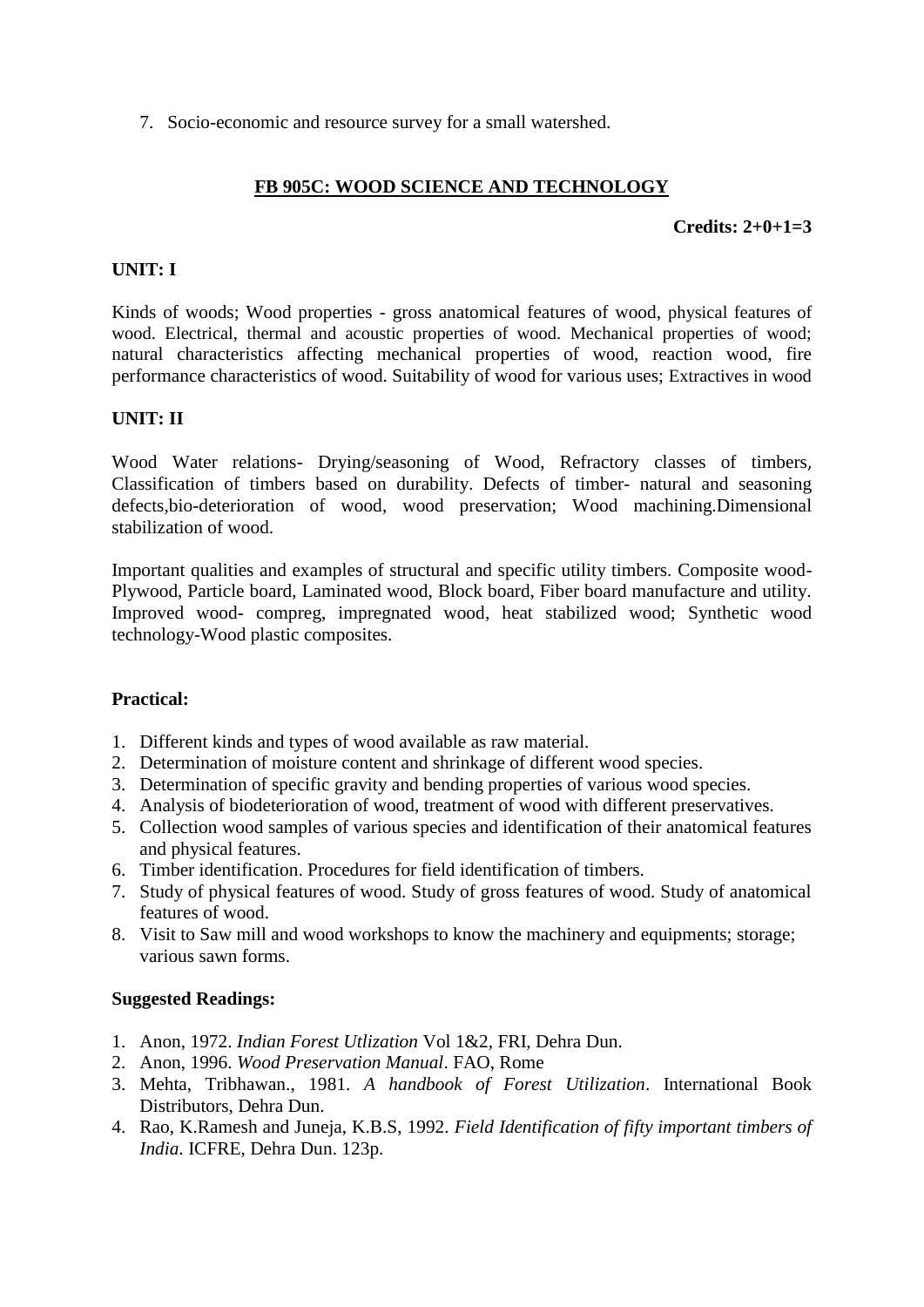- 5. Simpson, W.T.1989. *Drying wood: a review. Drying Technology*. An International Journal, Pt. 1. 2(2): 235–265, Pt. 2, 2(3): 353–368.
- 6. Eaton, R.A.; Hale, M.D.C**.** 1993. *Wood: decay, pests and protection*. New York, NY: Chapman & Hall.
- 7. Hunt, G.M.; Garratt, G.A.1967. *Wood preservation*. 3rd Edition. The American Forestry Series. New York, NY: McGraw–Hill.
- 8. Bodig J and Benjamin AJ. 1993. *Mechanics of Woods and Woods Composites.* Krieger Publish Company.
- 9. Brown HP. 1925. *An Elementary Manual on Indian Wood technology.* Central Publication Branch, Government of India, Calcutta.
- 10. Brown HP. 1985. *Manual of Indian Wood Technology*. International Books and Periodicals Supply Service, New Delhi.
- 11. Hill CAS. 2006. *Wood Modification: Chemical, Thermal and other Processes.* John Wiley and Sons Ltd.
- 12. Hoadley B. 2000. *Understanding Wood: A Craftsman's Guide to Wood Technology.*  Taunton Press. Newtown, USA.
- 13. Kollmann FFP and Cote WAJ. 1968. *Principle of Wood Science and Technology.* Vol I, Solid wood. George Allen and Unwin Ltd London, Springer-Verlag, Berlin, Heidelberg, New York.
- 14. Panshin AJ and De ZC. 1980. *Textbook of Wood Technology*, 4th Ed. McGraw-Hill. New York.
- 15. Walker, J.C.F., Butterfield B.G., Langrish T.A.G., Harris J.M., Uprichard J.M. 1993. Primary wood processing-principles and practices. Chapman and Hall, London.595 pp.
- 16. Pandey C.N. and Jain V.K. 1992. Wood Science and Technology. ICFRE [Indian Council of Forestry Research and Education],FRI, Dehradun.144 pp.
- 17. Kumar S. and Dev I.1993. Wood Preservation in India. ICFRE [Indian Council of Forestry Research and Education],FRI, Dehradun.262 pp.
- 18. Rajput S.S., Shukla, N.K., Gupta, V.K and Jain J.D. 1996. Timber mechanicsstrength,classification and grading of timber. . ICFRE [Indian Council of Forestry Research and Education],FRI, Dehradun.189 pp.
- 19. Thyagarajan C. 2010. A text book of an insight into wood processing technology. AWTC, IWST, Bangalore.254 pp.

## **FB 906C/906E: APPLICATION OF REMOTE SENSING AND GEOGRAPHIC INFORMATION SYSTEM IN FORESTRY**

**Credits: 2+0+2=4**

#### **UNIT I**

Satellite remote sensing and recent developments in geomatics, different satellite missions of India and abroad. Spatial and spectral resolution of different data products and applications. Geo-referencing oftopo-sheetsand satelliteimageries,SatelliteImageInterpretation,DigitalImageProcessing(DIP); RS softwares, Application of Remote Sensing in forest resource management.

#### **UNIT II:**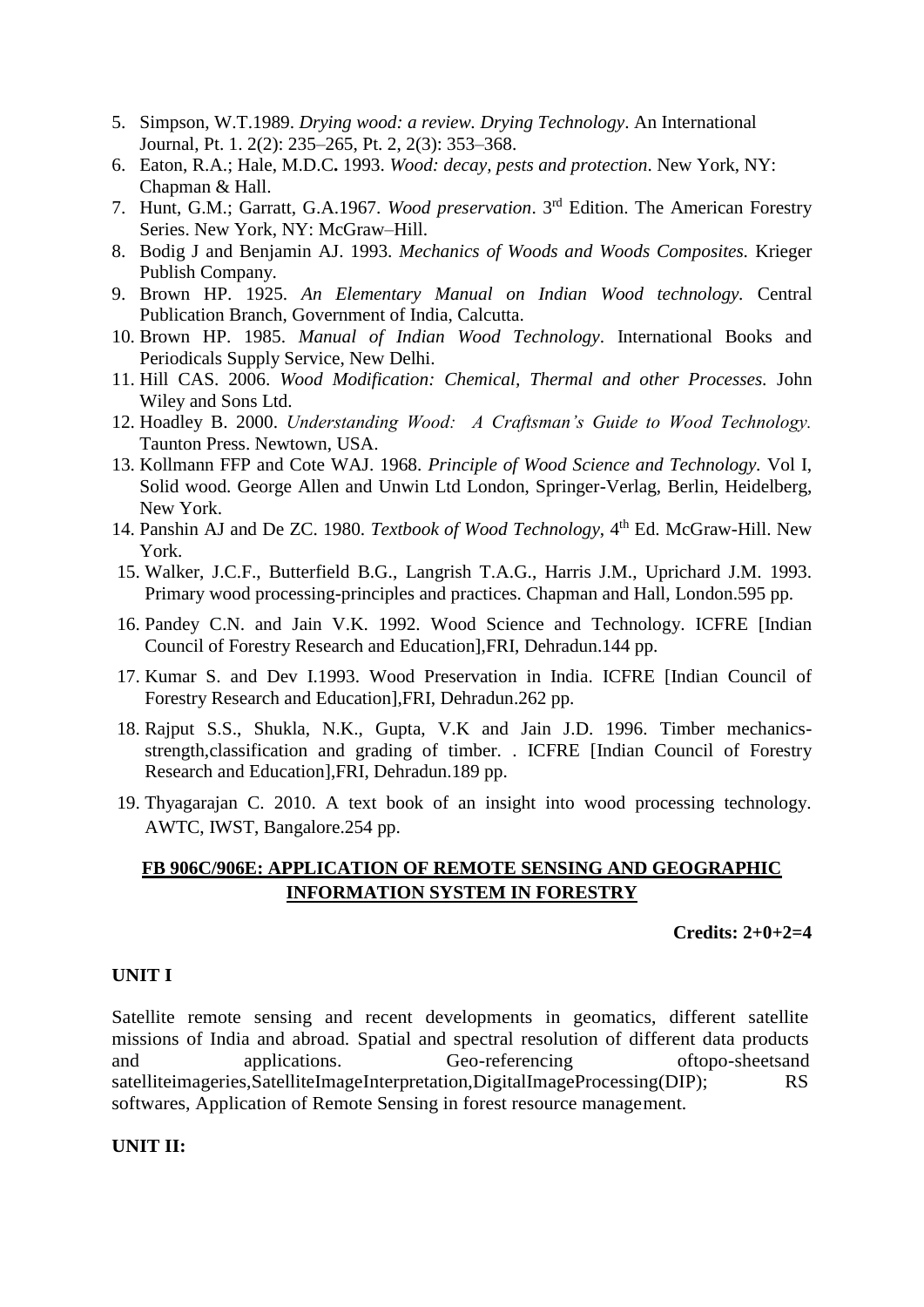GIS for the collection, storage and spatial analysis for geo-referenced forest resources data and information. Integration of spatial data analysis systems with knowledge-based systems and/or simulation systems for the development of information/decision support systems for forest management. GIS application in FRM.

# **Practical**

- 1. Thematic layers build up, overlaying and their integration using software package Interpretation of satellite data and digital image processing.
- 2. Preparationof thematic maps.
- 3. Preparation forest biomass and carbon map, fire affected areas assessment, Preparation of change detection map, classification of LULC using softwares.

## **Suggested Readings**

A Preliminary Overview. *Journal of Latin American Geography*.

BolstadP.2005. *GISFundamentals:AfirsttextonGeographicInformationSystems,Second Edition*.WhiteBearLake,MN:EiderPress.

Buzai GD and Robinson D. 2010. *Geographical Information Systems in Latin America*, 1987-2010.

Campbell JB and Randolph HW. 2011. *Introduction to Remote Sensing*. Fifth Edition, The Guild Press, New York.

Chang K. 2007. *Introduction to Geographic Information System, 4<sup>th</sup>Edition*. McGraw Hill.

ElangovanN. 2006. *GIS Fundamentals, applications and implementation*. New India Publ.Agncy, New Delhi.

Gurugnanam B. 2009.*Geographic Information System*. New India Publ. Agency, New Delhi.

Harvey and Francis. 2008. *A Primer of GIS, Fundamental geographic and cartographic concepts.* The Guilford Press.

Jackson MJ. 1992. *Integrated Geographical Information Systems*. International Journal of Remote Sensing.

Joseph G. 2005. *Fundamentals of Remote Sensing*, Second edition. Universities Press.

Lillesand TM and Kiefer WR. 1994.*Remote sensing and Image Interpretation*, Fourth edition. John Wiley & Sons, Inc., USA.

Reddy AM. 2014. *Text book of Remote Sensing and Geographic Information System*. 4<sup>th</sup>edition, BS Publication, Hyderabad.

# **FB 907C: INDUSTRIAL ATTACHMENT**

## **Credit: 0+0+2=2**

The students will be divided into various groups comprising 5 students per group based. Each group will be attached with a forestbased industry/Institutes. After the completion of the attachment, the students should prepare a Report describing the activities exposed to during the period of his/her attachment. Each of the students must make a presentationhis/her report in front of the Examiners for final evaluation.

## **FB 901E:AGROFORESTRY**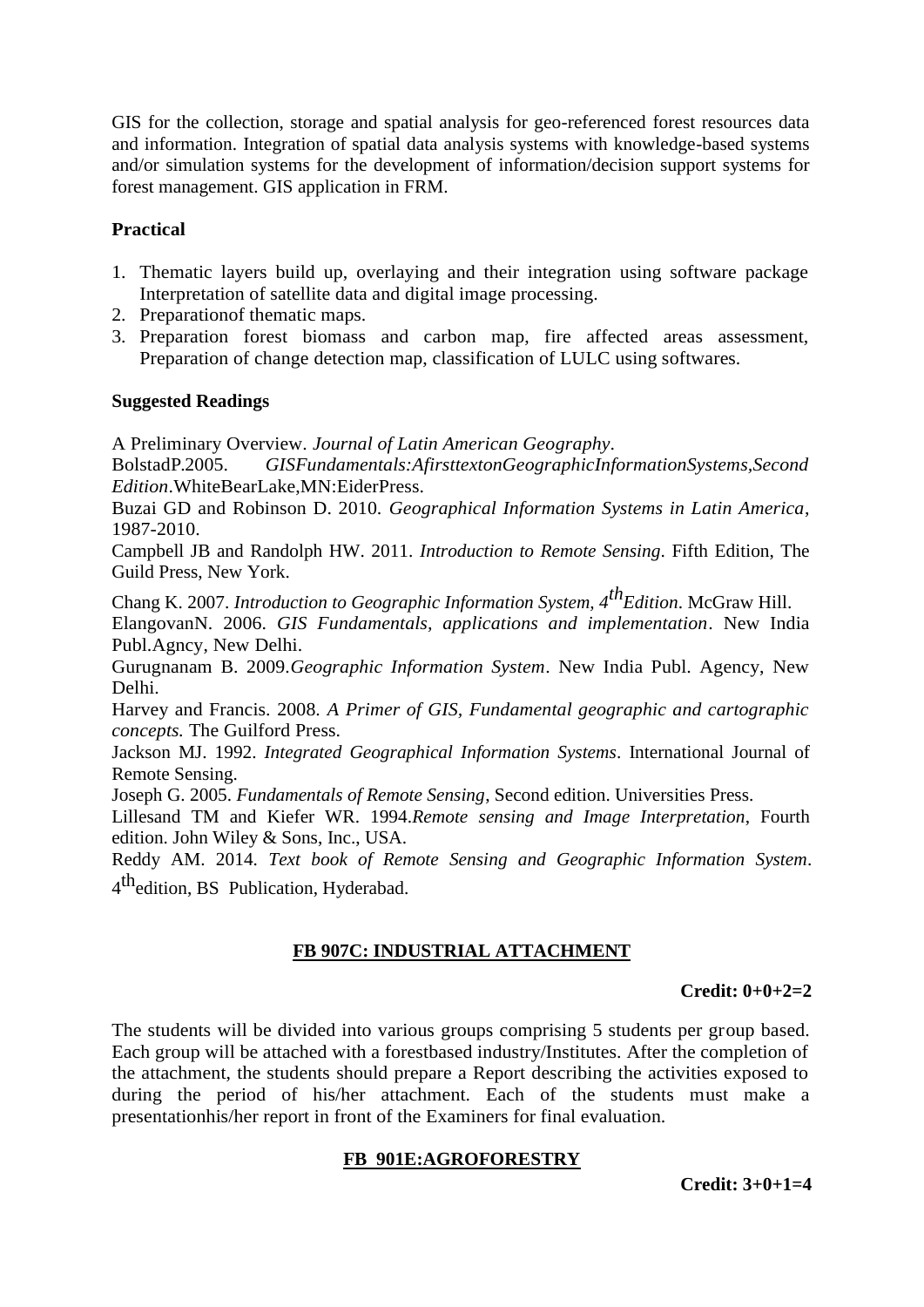# **UNIT I**

Definition and concepts of Agroforestry; Agroforestry research and development; Goals, objectives and strategies of National Agroforestry Policy 2014; Classification of agroforestry systems; Benefits and constrains of agroforestry; Agroforestry practices and systems in different agro-ecological zones of India; Shifting cultivation, Taungya, Homegarden, Alley cropping, Plantation crop combinations, Homegarden, Traditional agroforestry systems of northeast India.

Characteristics of agro forestry trees; General principles of plant productivity; Component interactions; Concept of allelopathy and its impact on agroforestry; Tree Domestication in Agroforestry; Plant management practices in agroforestry; Forage and fodder production through agroforestry; Resource use-efficiency in agroforestry.

# **UNIT II**

Nutrient cycling in agroforestry; Land capability classification and land evaluation; Biomass production; Carbon sequestration potential in agroforestry. Phyto-remedial potential of agroforestry.

Criteria of an ideal agroforestry design, productivity, sustainability and adoptability; The Diagnosis and Design (D & D) methodology, Field experiments in agroforestry, Ecological basis of Agroforestry, Economic analysis of agroforestry system, Sociocultural considerations, Pest and disease management, Evaluation of agroforestry systems.

## **Suggested Readings**

Dwivedi A.P. (1992) Agroforestry: Principles and Practices. Oxford & IBH.

Jha, L. K. (2009) Advances in Agroforestry, APH Publishing Corporation, New Delhi.

Nair P.K.R., Rai M.R. & Buck LE. (2004) New Vistas in Agroforestry. Kluwer.

Nair P.K.R. (1993) An Introduction to Agroforestry. Kluwer.

Ong C.K. & Huxley P.K. (1996) Tree Crop Interactions – A Physiological Approach, ICRAF.

Young A. (1997) Agroforestry for Soil Management, CABI.

## **Practical:**

- 1. Visit to agroforestry sites to study different crop combinations
- 2. Structural analysis and plant composition in different agroforestry systems
- 3. Economic evaluation of agroforestry systems
- 4. Sociocultural evaluation of agroforestry systems
- 5. Field exercise on plot demonstration showing root distribution of different plants.
- 6. Identification and characterization of manures and fertilizers.
- 7. Effect of different cropping systems on soil erosion and water quality.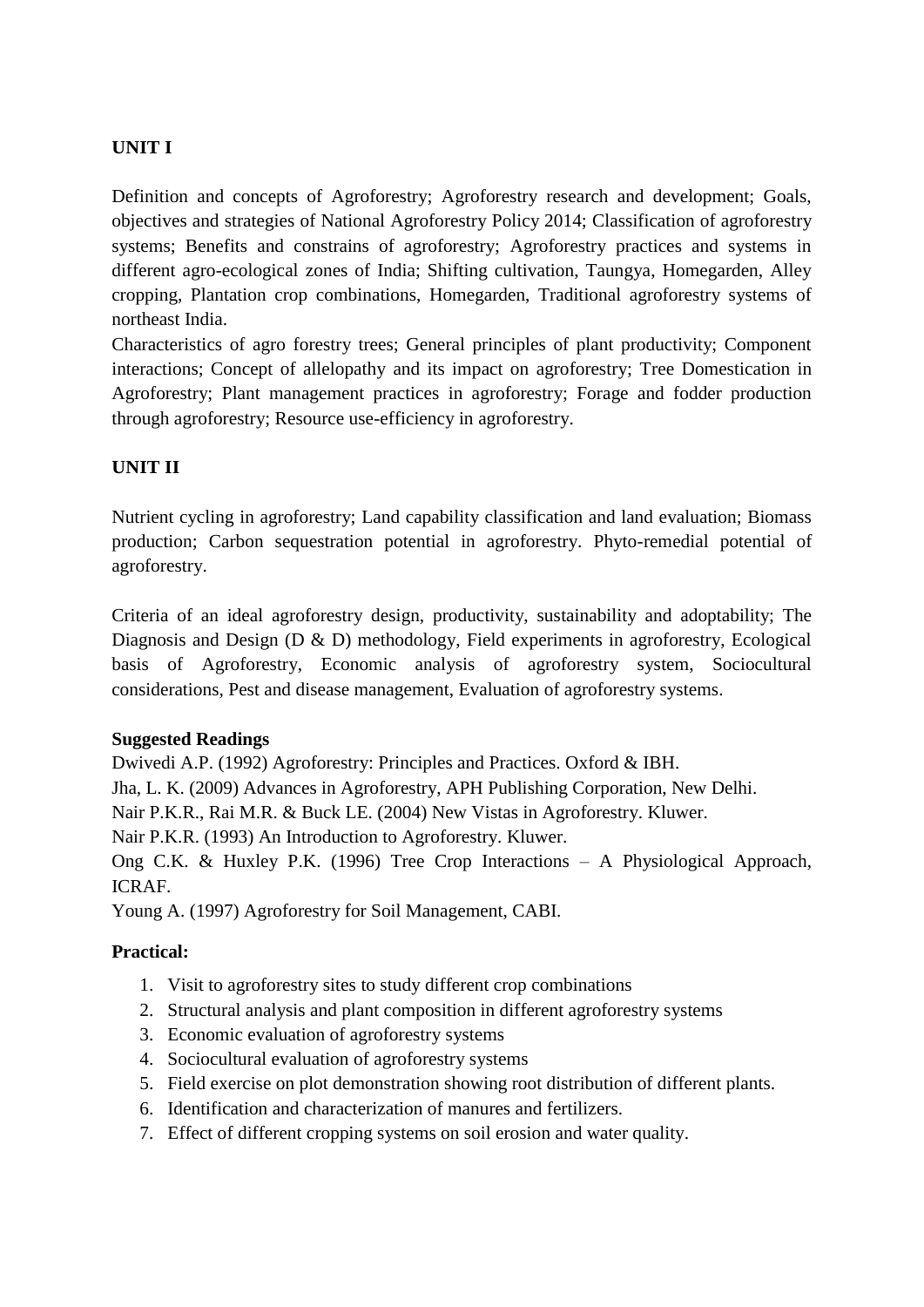# **FRBD 902E: REPRODUCTIVE BIOLOGY AND BREEDING METHODS IN FOREST TREES**

**Credits: 3+0+1=4**

#### **UNIT I**

Reproductive biology in forest trees; pollination syndromes; Modes of reproductionand their breeding systems and sex expression.Out-crossing mechanism in forest trees; Environmental effects on sex expression. Floral biology. Initiation and development.

Modes of pollination; Pollen dispersion distances, pollinators and their energetics. Attractants for pollinators. Pollen handling forced flowering for seed orchard manipulation. Fertilization in hardwood and softwood species. Seed dispersal and gene flow.

#### **UNIT II**

Genetic constitution of tree populations, half-sib, full-sib family in trees. Hardy-Weinberg equilibrium, changes in gene frequency through selection, migration, mutation and population sizes. Long-term and short-term breeding populations. Selective breeding methods; Grading system and regression systems, mother tree selection, subjective evaluation. Selection for different traits.

Genetic testing programmes – mating designs. Improvement through progeny testing; Experimental designs in genetic testing. Breeding methods for wood quality, diseases and pest resistance, drought and salt resistance. Marker assisted selection.

#### **Practical**

- 1. Sex expression in forest trees.
- 2. Out crossing mechanisms in forest trees.
- 3. Measurement of pollen flow in wind-pollinated and insect-pollinated species.
- 4. Pollen viability and fertility.
- 5. Seed dispersal mechanism.
- 6. Grading system of plus trees in natural stands.
- 7. Mating designs
- 8. Selection for biotic and abiotic stresses.

#### **Suggested Readings**

Acquaah G. 2012. *Principal of Plant Genetics and Breeding*. John Wiley & Sons, Ltd, UK. Almeida OJG, Cota K Sánchez JH and Paoli AAS. 2013. *The systematic significance of floral morphology, nectaries and sugar nectar concentration in epiphytic cacti of tribes Hylocereeae and Rhipsalideae*(Cactaceae). Persp. Plant Ecol. Evol. Syst. 15: 255-268. Barrett SCH. 2006. *Ecology and Evolution of Flowers* [electronic resource]. (Eds.) L.D. Harder SCH. Barrett. Oxford Univ. Press, New York, U.S.A. Bawa KS and Hadley M. 1990. *Reproductive Ecology of Tropical Forest Plants*. UNESCO Man and Biosphere Series.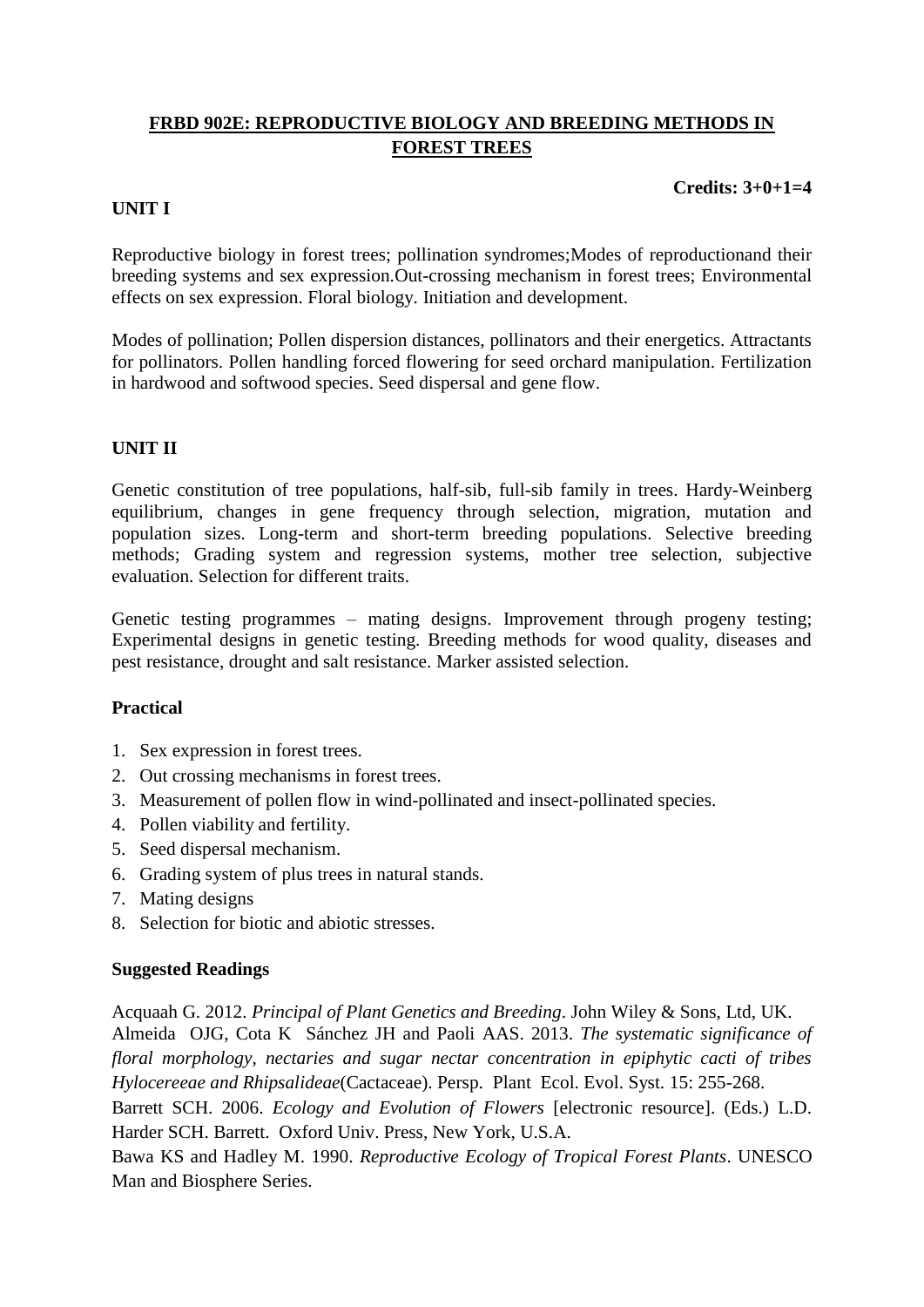Briggs and Walters SM. 1984. *Plant Variation and Evolution.*

CláudiaInês da Silva and Helena Maura TorezanSilingardi. 2006. *Reproductive Biology of Tropical Plants -* International Commission On Tropical Biology and Natural Resources. Encyclopedia of Life Support Systems (EOLSS)

Falconer DS and Mackay TFC. 1995. *Introduction to Quantitative Genetics*. 4th edition. Longman, Essex

FAO. 1985. *Forest Tree Improvement,* FAO Publication*.*

Khosla PK. 1981. *Advances in Forest Genetics*. Ambika Publ., New Delhi.

Mandal AK and Gibson GL. (Eds.). 1997. *Forest Genetics and Tree Breeding*. CBS.

Sedgley and Griffin. 1989. *Sexual Reproduction of Tree Crops*.

Spencer C H, Barrett, Robert I, Colautti and Christopher G Eckert. 2007. *Plant Reproductive Systems and Evolution during Biological Invasion*. Wiley Online Library. (https://doi.org/ 10.1111/ j.1365-294X.2007.03503.x).

# **FRBD 903E: ENVIRONMENTAL IMPACT ASSESSMENT**

## **Credits: 3+0+1=4**

# **UNIT I**

Elaboration of steps in traditional EIA process; The importance of SEA as a tool for assessing impacts of policy, plan and programmes. Relevance of SEA as a global tool for addressing cumulative, regional and landscape level impacts.Examples of SEA and SEA like approaches from India; Key example of good SEAs from around the world. Introduction to tools and techniques.

# **UNIT II**

Introduction to some recent approaches of economic valuation of impacts and their application in impact assessment and presentation of case studies.Principles and concepts of offsets, type o1 offsets, examples of bio-banking and wetland banking and marketbased mitigation strategies.Comparison of EIA approaches in other countries in South Asia.Life Cycle Assessment Approach in Impact assessment.Impact Assessment for addressing climate change.

## **Practical:**

- 1. Scoping for Hypothetical or real EIA study
- 2. Scoping based on scenario projection through visuals (Some select films can he used)
- 3. Review of EIA Reports and preparing comments for appraisal of project
- 4. Development of Alternatives based on details available for project planning to ensure least impact option
- 5. EIA Report writing with case studies
- 6. Seminar on select topics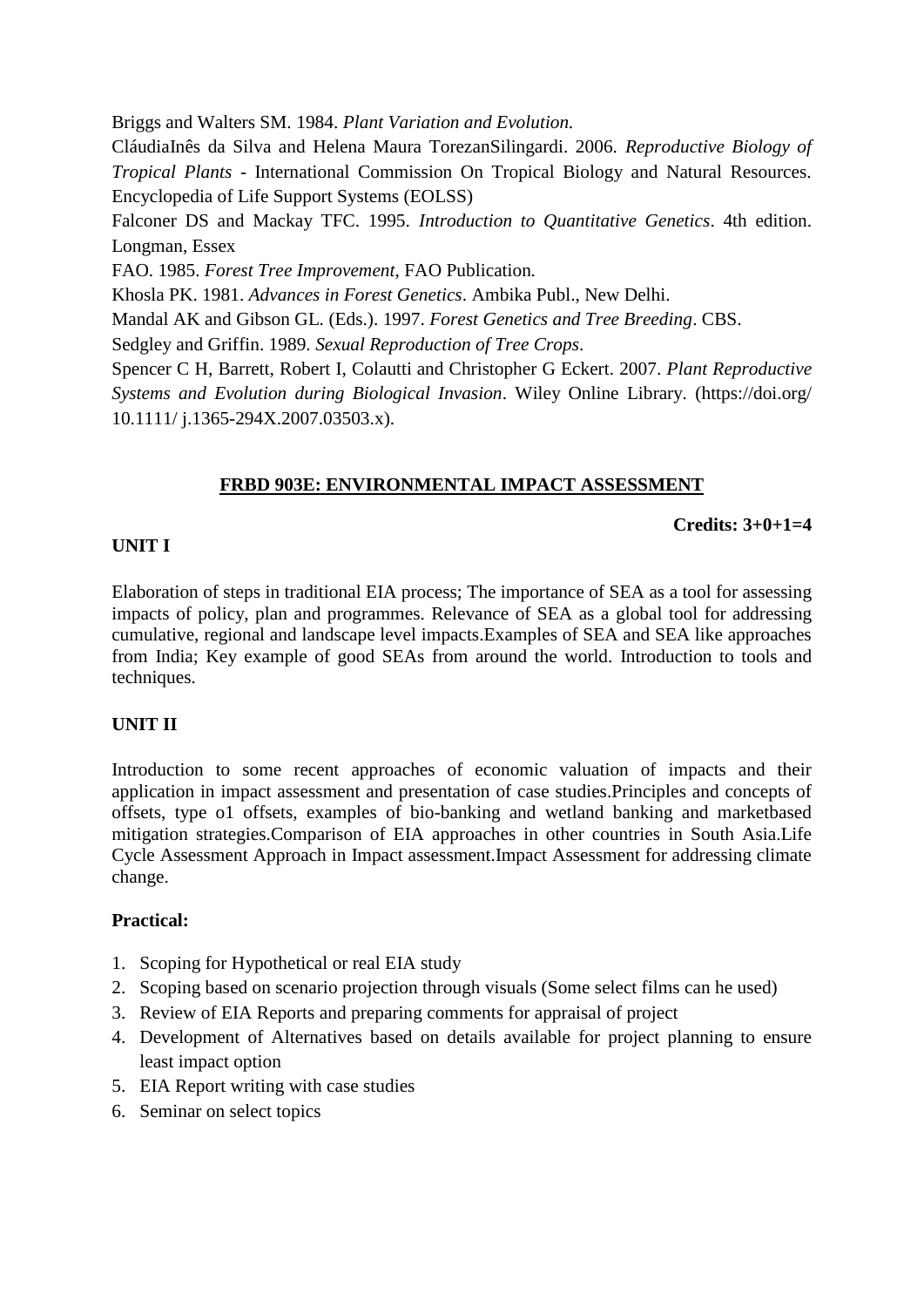# **FB 904E: FOREST BIOLOGY & TREE PHYSIOLOGY**

**Credit: 3+0+1**

#### **UNIT I**

**Plant Nutrients:** Mineral nutrients- absorption, translocation and utilization of mineral salts, Nitrogen metabolism, Water relation, Transport and translocation of water and solute, Salt and drought tolerance physiology in relation to production of biomass. Transpiration and osmo-regulation in relation to stress physiology.

**Plant biochemistry and metabolism:** Photosynthesis: Carbon partitioning, light reactions. General concepts. Organization of light-absorbing Mechanisms of electron transport. The carbon reactions. The Calvin-Benson cycle. Inorganic carbon-concentrating mechanisms: the C3, C4 and CAM carbon cycle. The impact of environmental conditions on photosynthesis. Overview of plant respiration. Glycolysis. The citric acid cycle. The oxidative pentose phosphate pathway, mitochondrial electron transport and ATP synthesis. Respiration in intact plants and tissues. Photorespiration.

#### **UNIT II**

**Growth, development and differentiation:** Study of tree structure, study of secondary wood;growth, development and function, Factors affecting growth of trees, Phytohormones-Auxins, Gibberellins, Cytokinins, Ethylene, Abscisic Acid, Phytochrome; their mechanism of action, Role of growth harmones in vegetative propagation. Signaling and integration: auxin and GA, Biosynthesis and elicitors: ethylene and ABA

**Reproductive Physiology:** Physiology of flowering, Regulation of sexuality, photoperiodism in trees relating to the growth and regeneration, Vernalisation, Physiology of Embryo growth, Fruit Development and Ripening, Seed physiology – Germination and seed dormancy, The mechanism and regulation of seed dormancy and germination, molecular dissection of seed quality, The biophysical basis of seed longevity, Bud dormancy, Abscission and senescence.

#### **Suggested reading**:

The Embryology of Angiosperm- S. P Bhatnagar, P K Dantu S. S Bhojwani, The Plant Physiology – Ross and Salisbury Taxtbook of Plant Physiology – C.P. Mallik and A.K. Srivasttava, Kalyani Publisher, New Delhi Physiology of Woody Plants – *Dr. Stephen G. Pallardy,* Science Direct Tree Physiology - Meinzer**,** Frederick C., Niinemets**,** Ülo; Springer Forest tree Physiology – E. Dreyer, Elsevier

#### **Practical:**

- 1. Separation of Plant pigments by chromatography
- 2. To study the effect of light intensity (by changing the distance) on the rate of carbon sequestration.
- 3. To study the effect of light quality on the rate of carbon sequestration.
- 4. Effect of sodium bicarbonate/temperature/pH onthe rate of carbon sequestration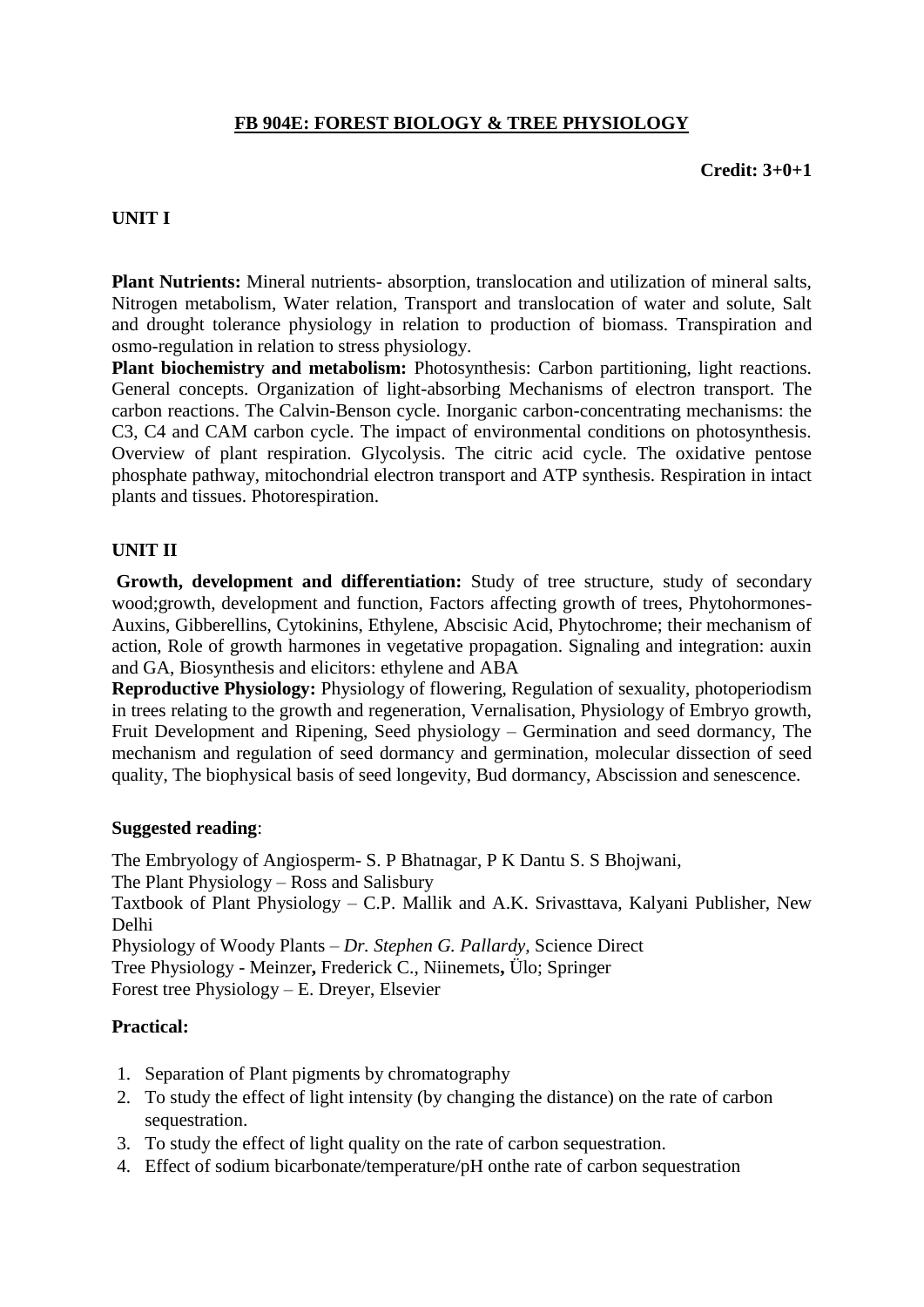- 5. Studies on seed viability
- 6. Effect of water soaking of seeds on germination.
- 7. Effect of soaking of seeds in salt solution of different molarity on germination.
- 8. Demonstrate the effect of different chemicals on seed germination.

#### **FB 1001C: SYNOPSIS of Master's Research**

The DRC will allot the supervisorsat the end of the 2<sup>nd</sup>Semesterfor the Master's Thesis. There can also be a co-supervisor from outside the departmentif the expertise required is not available within the department.

The Synopsis on the thesis should be on a prescribed format and should be forwarded by the Supervisor. The synopsis seminar has to be delivered by the M Sc student before submission of the synopsis in front of the DRC. The date of seminar for project planning and synopsis submission shall be fixed by theSupervisor. The approved problem of research as finalized by the DRC i.e. title of the proposed research and objectivesshall be final.

If the synopsis is not submitted as mentioned above, the student shall not be allowed to register for Research Credits.

#### **FB 1002C: MASTER'S THESIS**

Requirements for the M Sc degree shall include successful completion of scientific investigation and creditable research to be submitted in the form of a thesis, which must be an original contribution to knowledge characterized either by the discovery of facts and their significance or by a new interpretation of facts or theories. In either case, it should evince the candidate's capacity for critical examination and sound judgement. The topic of thesis should be distributed among the students from diverse areas of study.

Right from the initiation of the project work, each candidate will have to periodically present progress report in form of seminar in addition to regular discussion with the supervisor, which will be considered for Internal Evaluation under **FB 1003C: MASTER THESIS SEMINAR**before the members of Student Advisor Committee and all the faculty members and students of the Department.

The final thesis submitted by the students will be evaluated by an external examiner (from outside the University).

A Postgraduate student should submit 3 copies of the thesis and soft copy along with the plagiarism check report duly signed by the candidate and supervisor. Acceptance of the thesis for evaluation shall be governed by the regulation related to plagiarism issued by the UGC from time to time. The HOD will forward the soft copy to the External Examiner atleast one week before the date fixed for evaluation by the Examiners. One copy of the thesis shall be kept with the supervisor, second copy will be given to the students and the  $3<sup>rd</sup>$  Copy will be retained by the HOD. On successful pass of the examination all the thesis shall be sent for uploading in the departmental website.

## **FB 1003C: MASTER THESIS SEMINAR**